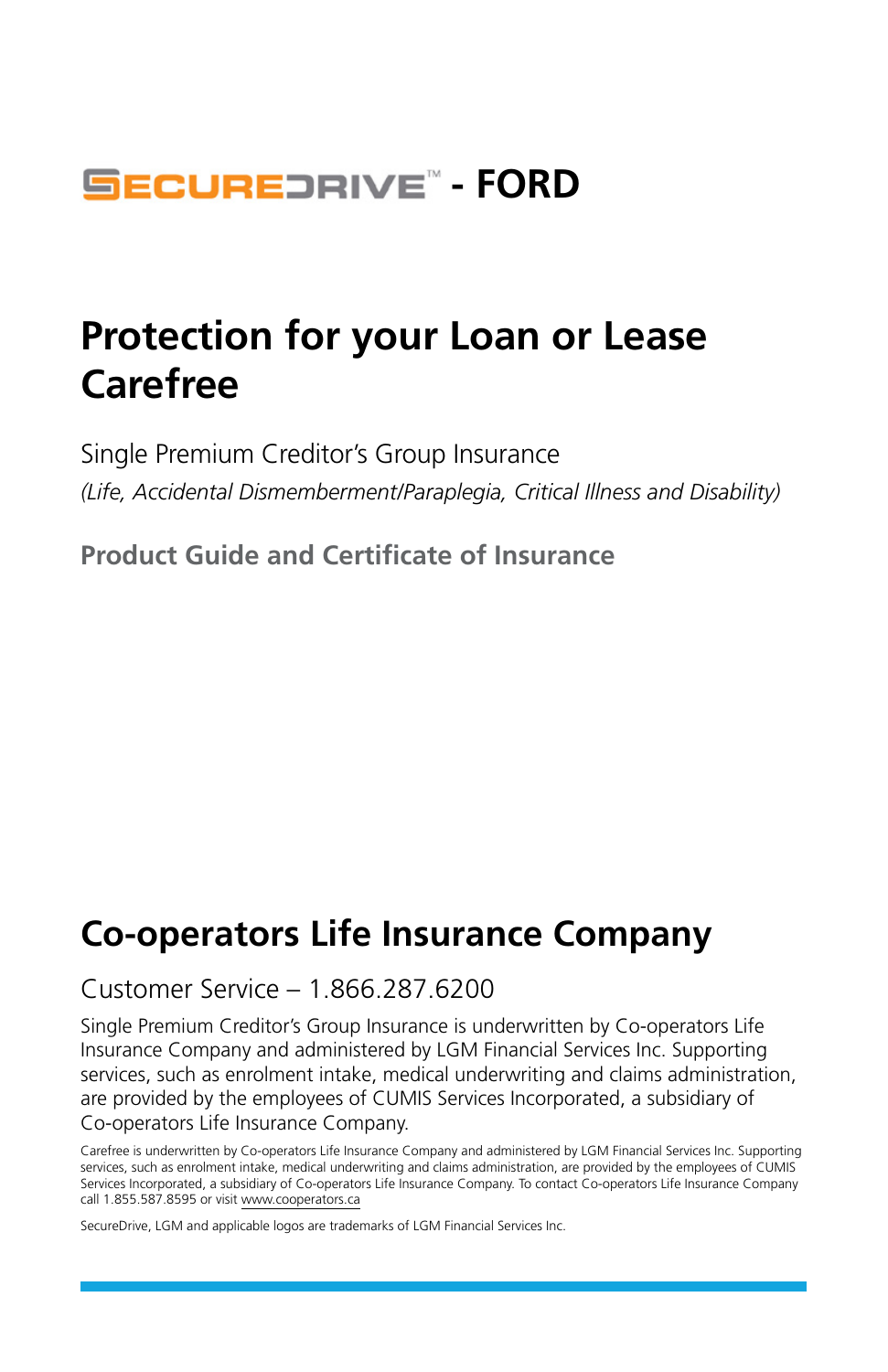## **Single Premium Creditor's Group Insurance**

This Product Guide and Certificate of Insurance (together, the "Product Guide") describes the optional and voluntary insurance coverage for which you have enrolled and also acts as your certificate of insurance.

Please read it together with a copy of your completed Insurance Enrolment provided to you by the Group Policyholder.

This Product Guide contains important information about your insurance, including terms and conditions which may exclude, restrict or limit your coverage or benefits. This Product Guide includes information on the insurance coverage available under the Group Policy, including those that you may not have selected.

A summary of the principal provisions of the Group Policy is outlined in the following pages. If there is any conflict between the terms and conditions of the Product Guide and those described in the Group Policy, the terms and conditions of the Group Policy shall govern.

In this Product Guide, certain words and phrases have specific meanings. These terms are explained under the heading "Definitions" and in other places throughout this document.

For the purpose of this Product Guide, the terms "you" and "your" reference each individual:

- a) who is a natural person (or persons); and
- b) who is named on the Insurance Enrolment and is eligible for one or more types of insurance under the Group Policy; and
- c) who has (or have) obtained a Loan or Lease with the Creditor:
	- i) for which they are liable and have a legal obligation to repay, either in whole or in part, as a borrower, co- borrower, lessee, co-lessee, co-signer, guarantor or endorser; or
	- ii) in the case of a Business, have a legal obligation to repay the Loan or Lease to the Group Policyholder either as a Business owner, key person, or any person associated with the Business who is obligated to the debt; and
- d) for whom we have received the Single Premium; and
- e) to whom we have issued a Product Guide.

The terms "we", "us", "our", "Co-operators" and "Co-operators Life" refer to the Co-operators Life Insurance Company.

You may, at any time, request a copy of the Group Policy and any amendments made to it by contacting the Group Policyholder.

Please read this carefully and keep it in a safe place. You may need to refer to it later if you have questions about your insurance or if you need to make a claim.

## **Questions**

#### **About Your Insurance**

If you have any questions about your insurance, please contact the Administrator, LGM Financial Services Inc. at 1.866.287.6200.

#### **About Your Loan or Lease**

If you have any questions about your Loan or Lease, please contact the Creditor shown on your Insurance Enrolment.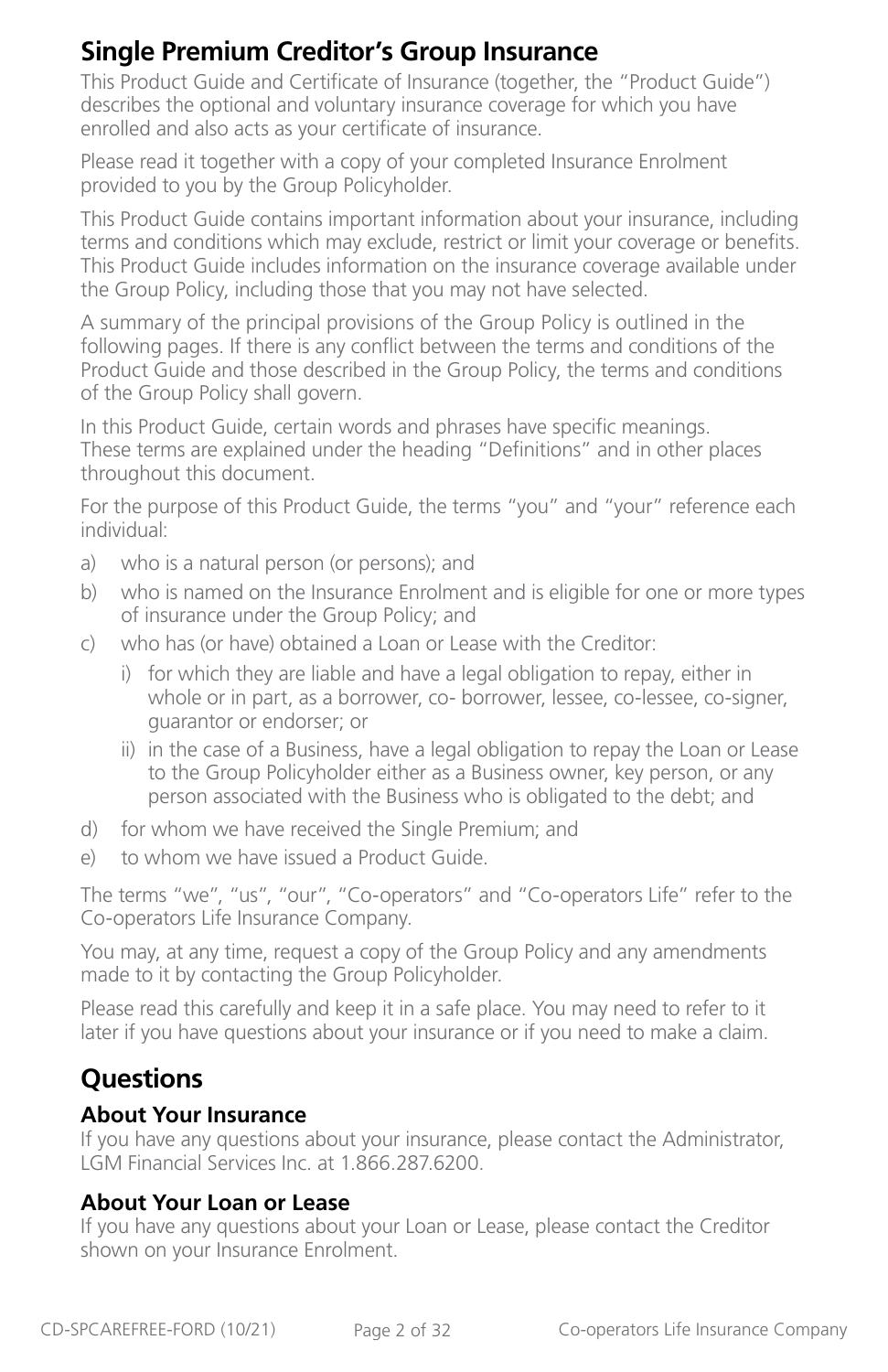# **Table of Contents**

| EXCLUSIONS: When Your Life Insurance Benefit Will Not Be Paid  11                                                     |  |
|-----------------------------------------------------------------------------------------------------------------------|--|
| What Is The Accidental Dismemberment/Paraplegia Insurance Benefit?  12                                                |  |
|                                                                                                                       |  |
| EXCLUSIONS: When Your Accidental Dismemberment/Paraplegia                                                             |  |
|                                                                                                                       |  |
|                                                                                                                       |  |
|                                                                                                                       |  |
| Disability Insurance <b>Manual According to the Contract Office</b> of the Contract of the Contract of the Contract o |  |
|                                                                                                                       |  |
|                                                                                                                       |  |
|                                                                                                                       |  |
| EXCLUSIONS: When Your Disability Benefit Will Not Be Paid  20                                                         |  |
|                                                                                                                       |  |
|                                                                                                                       |  |
|                                                                                                                       |  |
|                                                                                                                       |  |
|                                                                                                                       |  |
|                                                                                                                       |  |
|                                                                                                                       |  |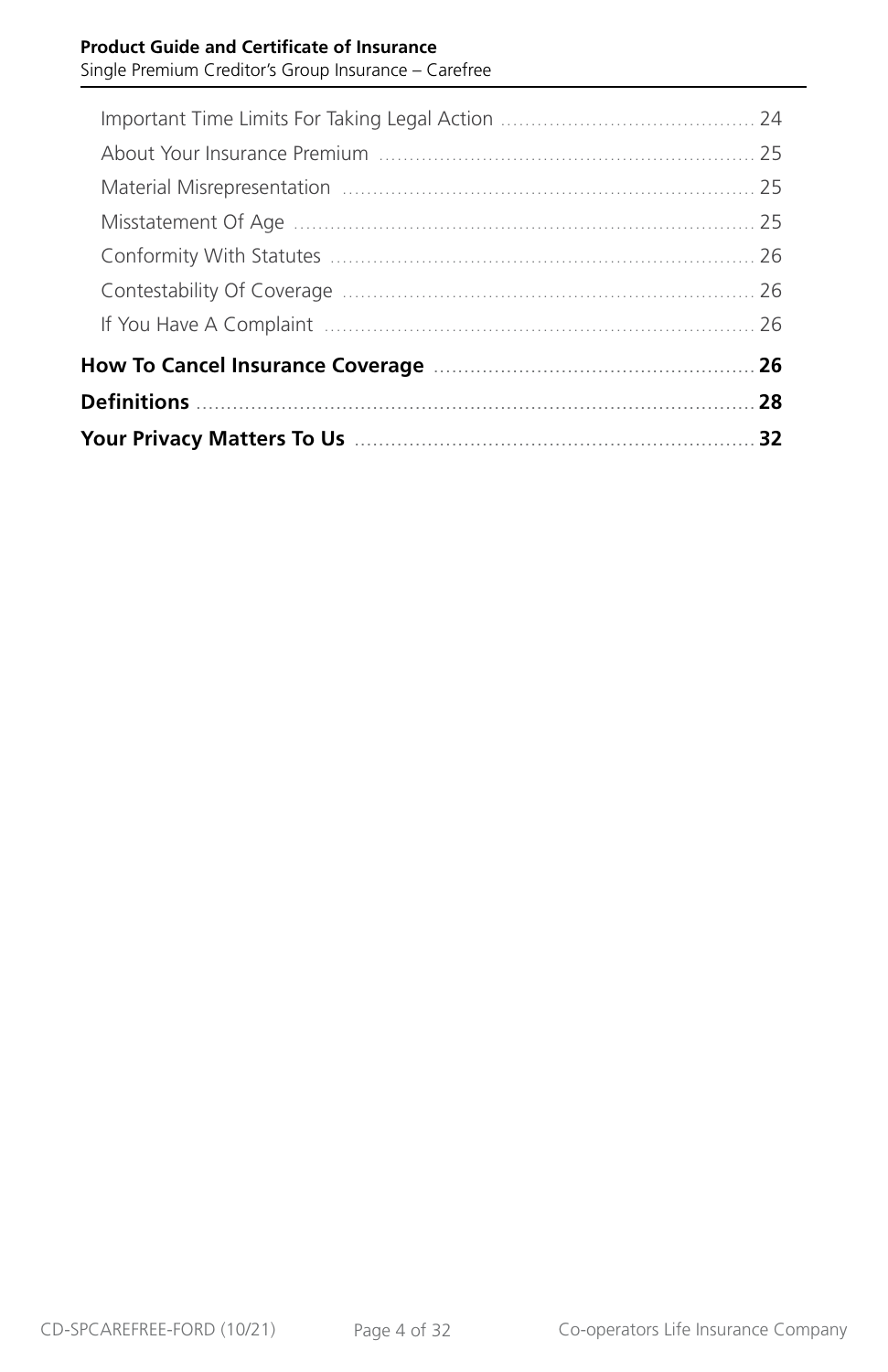# <span id="page-4-0"></span>**Introduction**

## **The Group Policy**

Co-operators Life Insurance Company has issued a creditor's group insurance policy to the Group Policyholder specified on your Insurance Enrolment. The Group Policy provides creditor's group insurance, as described in this Product Guide, to eligible borrowers or lessees of the Group Policyholder who enrol and pay the required Single Premium.

The Group Policy and this Product Guide are non – participating. This means your insurance coverage has no cash value and pays no dividends.

## **Your Certificate Of Insurance**

You are receiving this Product Guide because you chose to enrol in one or more types of optional and voluntary insurance available to you under the Group Policy. It acts as your certificate of insurance and, along with your Insurance Enrolment is proof of your coverage under the Group Policy.

The terms and conditions of your insurance are found in:

- your Insurance Enrolment;
- this Product Guide; and
- the Group Policy and any amendments.

All rights and obligations under the Group Policy will be governed by the laws of Canada and the provincial jurisdiction in which you reside at time of enrolment.

You have the right to examine and obtain a copy of the Group Policy and certain other written statements or records you have submitted to us (if any), subject to certain access limitations.

## **The Importance Of Single Premium Insurance**

The Single Premium Creditor's Group Insurance underwritten by Co-operators is an optional and voluntary insurance product which offers security during times of financial hardship caused by certain life events.

If the information you provided upon enrolment is complete and accurate, insurance benefits will be payable, subject to the applicable terms, conditions and exclusions, as set out in this Product Guide.

## **Insurance Benefits At A Glance**

- **Life insurance:** Pays off or reduces the Outstanding Balance on your Insured Loan/Lease if you die.
- **Accidental Dismemberment/Paraplegia insurance:** Pays off or reduces the Outstanding Balance on your Insured Loan/Lease if you suffer Accidental Dismemberment or Paraplegia.
- **Critical Illness insurance:** Pays off or reduces the Outstanding Balance on your Insured Loan/Lease if you are Diagnosed with a covered Critical Illness.
- **Disability insurance:** Covers your Insured Monthly Benefit if you become Totally Disabled.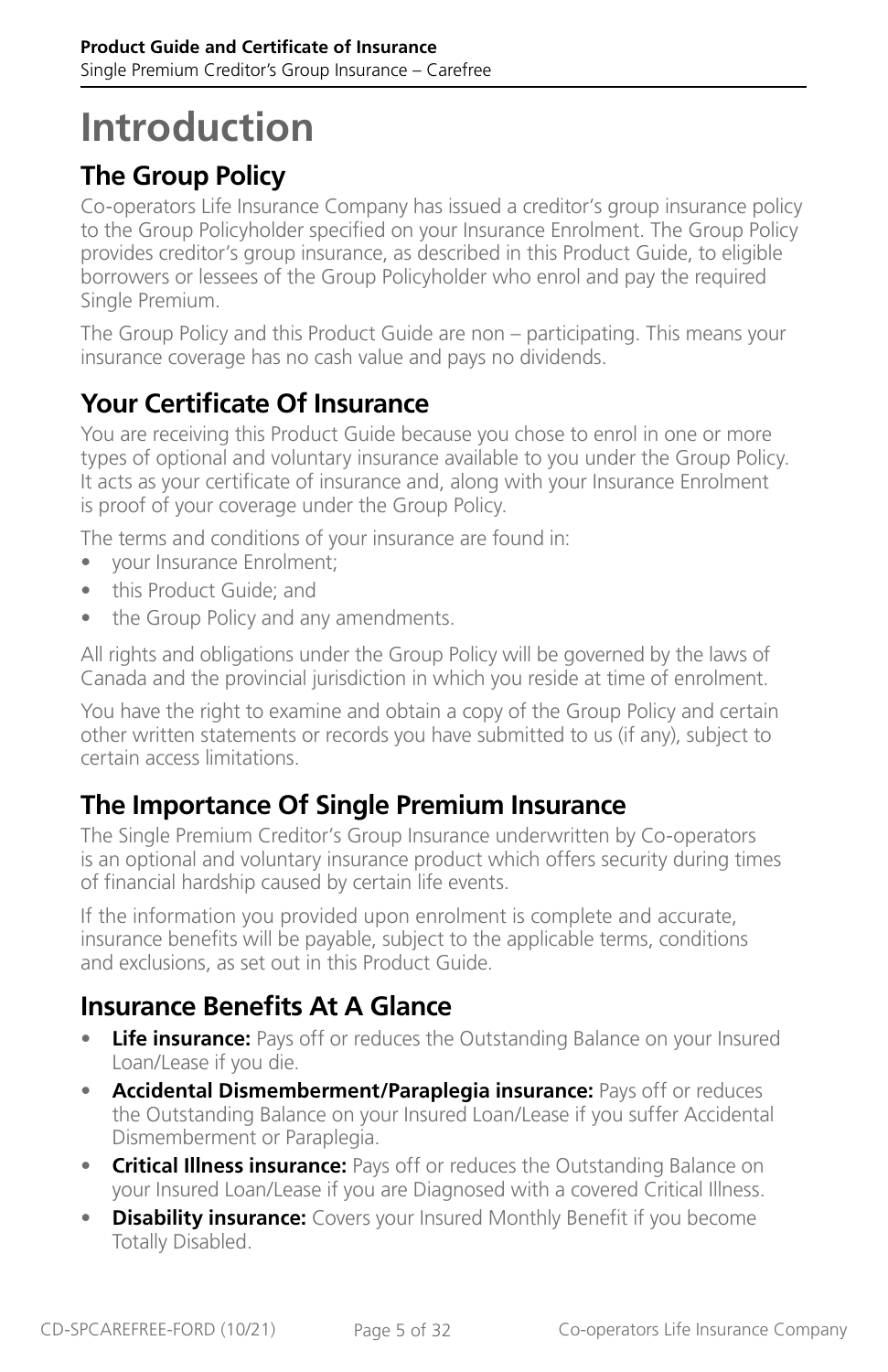#### <span id="page-5-0"></span>**Payment Of Insurance Benefits**

If payable, insurance benefits will be paid to the Creditor who will apply the benefits towards the Outstanding Balance of your Insured Loan/Lease or otherwise to your credit.

### **Eligibility Requirements – All Insurance**

*NOTE: You must meet the eligibility requirements explained below. If you do not, you will not have any insurance coverage under this Product Guide.*

You are eligible to enrol for life insurance (which includes living benefit and accidental dismemberment/paraplegia), critical illness insurance and disability insurance on your Loan or Lease if, as of the Effective Date of Insurance shown on your Insurance Enrolment:

- you are a Canadian resident and living in Canada at least six months of the year;
- you have a legal obligation to repay your Loan or Lease to the Creditor, either as a borrower or lessee, co- borrower or co-lessee, co-signer, guarantor or endorser;
- you have a legal obligation to repay your Loan or Lease to the Creditor either as a Business owner, key person, or any person associated with the Business who is obligated to the debt;
- your age is within the "Minimum/Maximum Eligibility Age" for each type of insurance for which you have enrolled, as shown on your Insurance Enrolment; and
- you have not made a claim for a living benefit under any creditor's group insurance policy or certificate of insurance issued by us.

### **When Does Your Insurance Coverage Begin?**

Your Effective Date of Insurance for Single Premium Creditor's Group Insurance coverage begins on the Effective Date of Insurance as stated on your Insurance Enrolment.

### **When Does Your Insurance Coverage End?**

All insurance coverage, that is, life insurance (including living benefit and accidental dismemberment/paraplegia insurance), critical illness insurance and/or disability insurance coverage, for which you have enrolled, will end on the earlier of the following:

- a) the expiry of the "Maximum Term of Insurance", as shown on your Insurance Enrolment;
- b) the date you reach the "Coverage Termination Age" as shown on your Insurance Enrolment;
- c) the expiry of insurance, as shown on your Insurance Enrolment;
- d) the date we receive your written cancellation request, or, where insurance coverage is provided for more than one person, the date we receive a written cancellation request from all Insureds;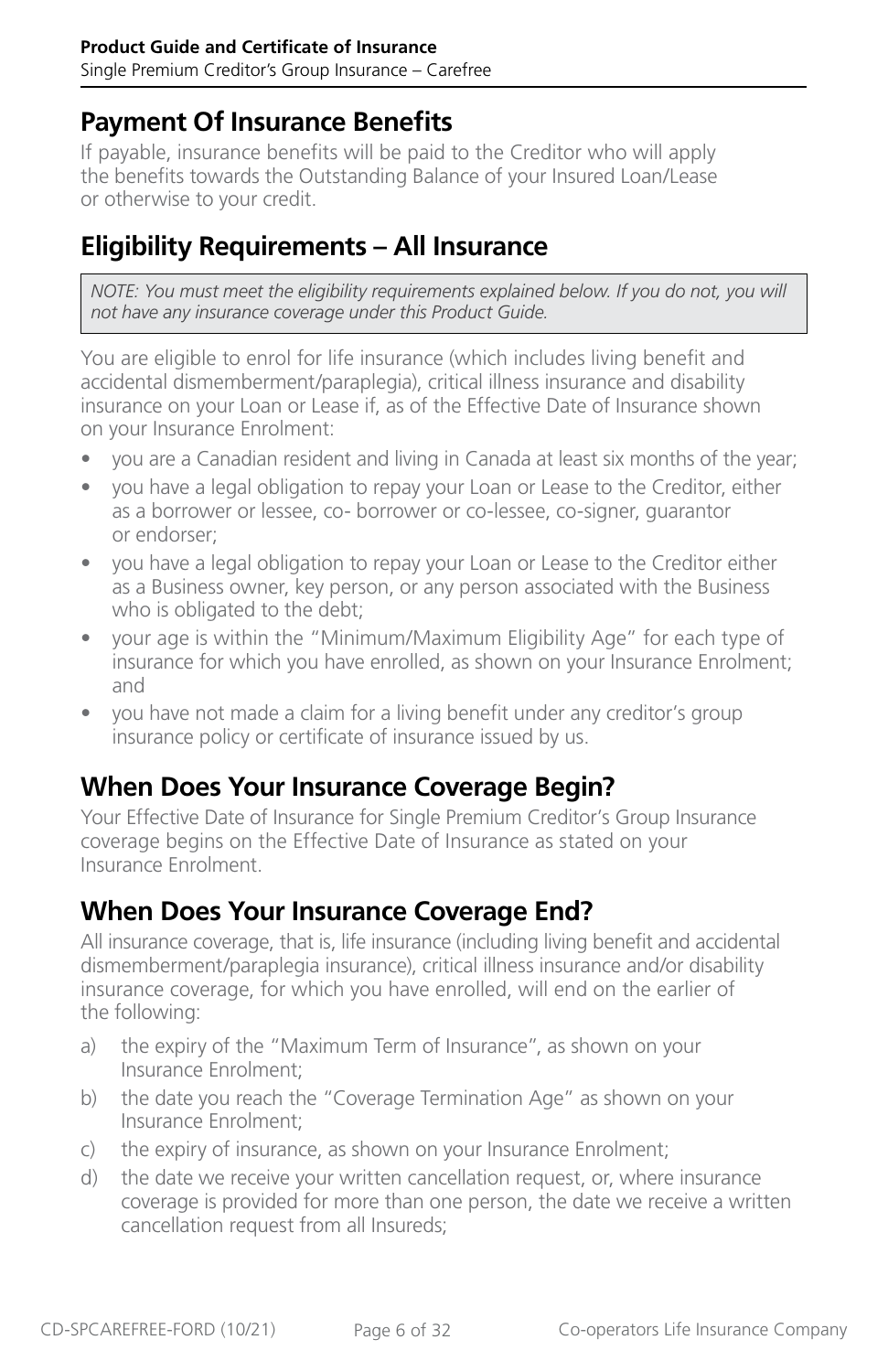- <span id="page-6-0"></span>e) the date your Insured Loan/Lease is paid in full, Refinanced, discharged or assumed by another person;
- f) the date your Loan or Lease expires or is cancelled;
- g) the date you are released, by operation of law, from your legal obligation to repay your Insured Loan/Lease (whether upon discharge from bankruptcy or otherwise);
- h) the date you transfer or assign your Insured Loan/Lease to a creditor other than the Creditor;
- i) the date you have missed more than six consecutive monthly payments on your Loan/Lease;
- j) the date we pay a life insurance benefit, living benefit, or critical illness insurance benefit under this Product Guide;
- k) the date we pay an accidental dismemberment/paraplegia insurance benefit and the Outstanding Balance is extinguished by such payment;
- l) the date the Group Policy is terminated in accordance with its terms;
- m) you or your estate representative not providing us with notice and proof of your claim within the time limits specified in this Product Guide; or
- n) the date of your death.

### **Limitations On Insurance Benefits**

For all insurance, there are limits on the total amount of insurance you can obtain and how long your insurance will remain in force. For disability insurance, there are also limits on how long we will pay benefits if a claim is made. The amount of insurance coverage on your Loan or Lease may be less than your Loan/Lease Amount Excluding Insurance.

**Maximum Benefit Period Per Occurrence** means the maximum limit on the total number of months for which we will pay disability insurance benefits for a single claim, as shown on your Insurance Enrolment.

**Maximum Insurance Available (excluding insurance premium)** means the maximum limit on the amount of life insurance, accidental dismemberment/ paraplegia insurance and critical illness insurance coverage we will issue for any Loan or Lease as shown on your Insurance Enrolment.

Your disability insurance benefit payments will be capped at the life insurance coverage amount or critical illness insurance coverage amount.

*NOTE: Any life insurance benefit, living benefit or critical illness benefit payable will include the Single Premium, even if the "Amount of Insured Loan or Lease" shown on your Insurance Enrolment exceeds the Maximum Insurance Available (excluding insurance premium).*

**Maximum Monthly Benefit Payable** means the maximum limit on the monthly amount of disability insurance benefits we will pay for any Loan or Lease, as shown on your Insurance Enrolment.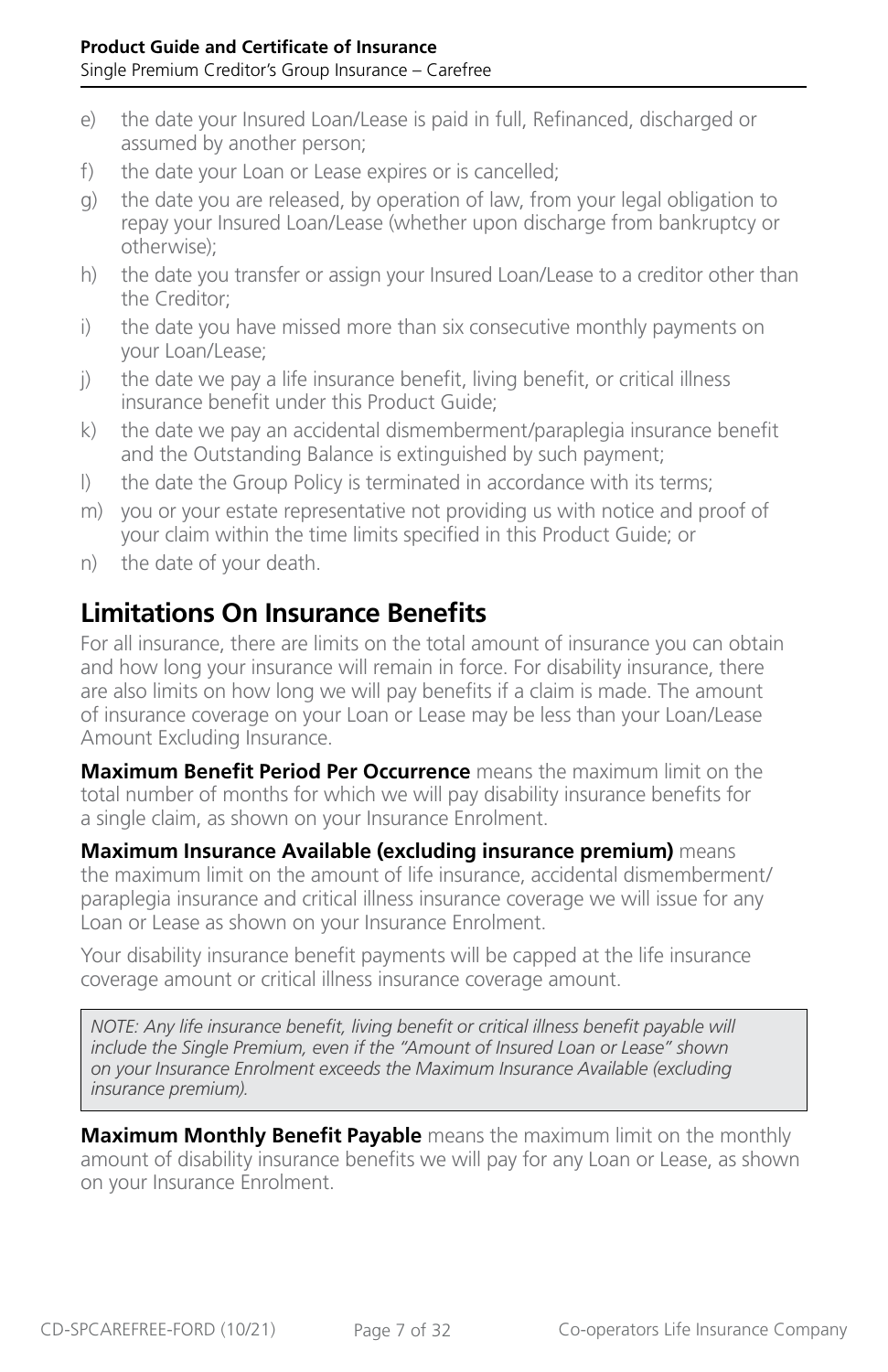**Maximum Term of Insurance** means the maximum period of time of which we will provide insurance on any Loan or Lease, as shown on your Insurance Enrolment.

*NOTE: Maximum Term of Insurance may be less than the term of your Loan or Lease. This means that when the Maximum Term of Insurance expires, your insurance coverage will*  end, and we will not pay any benefits after that time. If the term of your Loan or Lease is *longer than the Maximum Term of Insurance, you may enrol for new insurance coverage*  when the Maximum Term of Insurance expires. Please refer to the heading Refinancing *Your Loan or Lease for additional information.*

Your Loan or Lease will not be insured for the full duration of the Loan or Lease term if:

- the term of your Loan or Lease extends beyond the "Coverage Termination Age" shown on your Insurance Enrolment; or
- the disbursement of funds for your Loan or Lease is after your Effective Date of Insurance.

Once your insurance coverage has expired, we will not pay any benefits after that time.

If your "Loan/Lease Amount Excluding Insurance" and/or "Loan/Lease Payment Excluding Insurance" is greater than the Maximum Insurance Available (excluding insurance premium) and/or the Maximum Monthly Benefit Payable amount shown on your Insurance Enrolment, your Insured Loan/Lease will be capped at those stated values.

Those capped insured coverage amounts will be used to calculate the Single Premium and pay insurance benefits at the time of claim.

### **Reduced Insurance Benefits**

If the "Amount of Insured Loan or Lease" is less than the "Loan/Lease Amount Excluding Insurance", both shown on your Insurance Enrolment, a percentage of coverage is calculated, and the amount of the insurance benefit will be reduced proportionately. Single Premium insurance is based on the requested coverage amount of the Loan or Lease and the benefit paid at time of claim is pro-rated.

If the Loan/Lease Amount Excluding Insurance exceeds the Maximum Insurance Available (excluding insurance premium), then the amount of insurance benefit will be reduced proportionately.

#### *For Example:*

If your "Loan/Lease Amount Excluding Insurance" is \$120,000 and the "Amount of Insured Loan or Lease" shown on your Insurance Enrolment is \$60,000, then for a life insurance, living benefit or critical illness claim, we will pay 50 per cent (that is, \$60,000 divided by \$120,000) of the outstanding Loan or Lease balance plus 50 per cent of the Accrued Interest and Settlement Interest.

Similarly, if your Loan/Lease Amount Excluding Insurance is \$125,000 and the Maximum Insurance Available (excluding insurance premium) is \$100,000, then for a life insurance, living benefit or critical illness claim, we will pay 80 per cent (that is, \$100,000 divided by \$125,000) of the outstanding Loan or Lease balance plus 80 per cent of the Accrued Interest and Settlement Interest.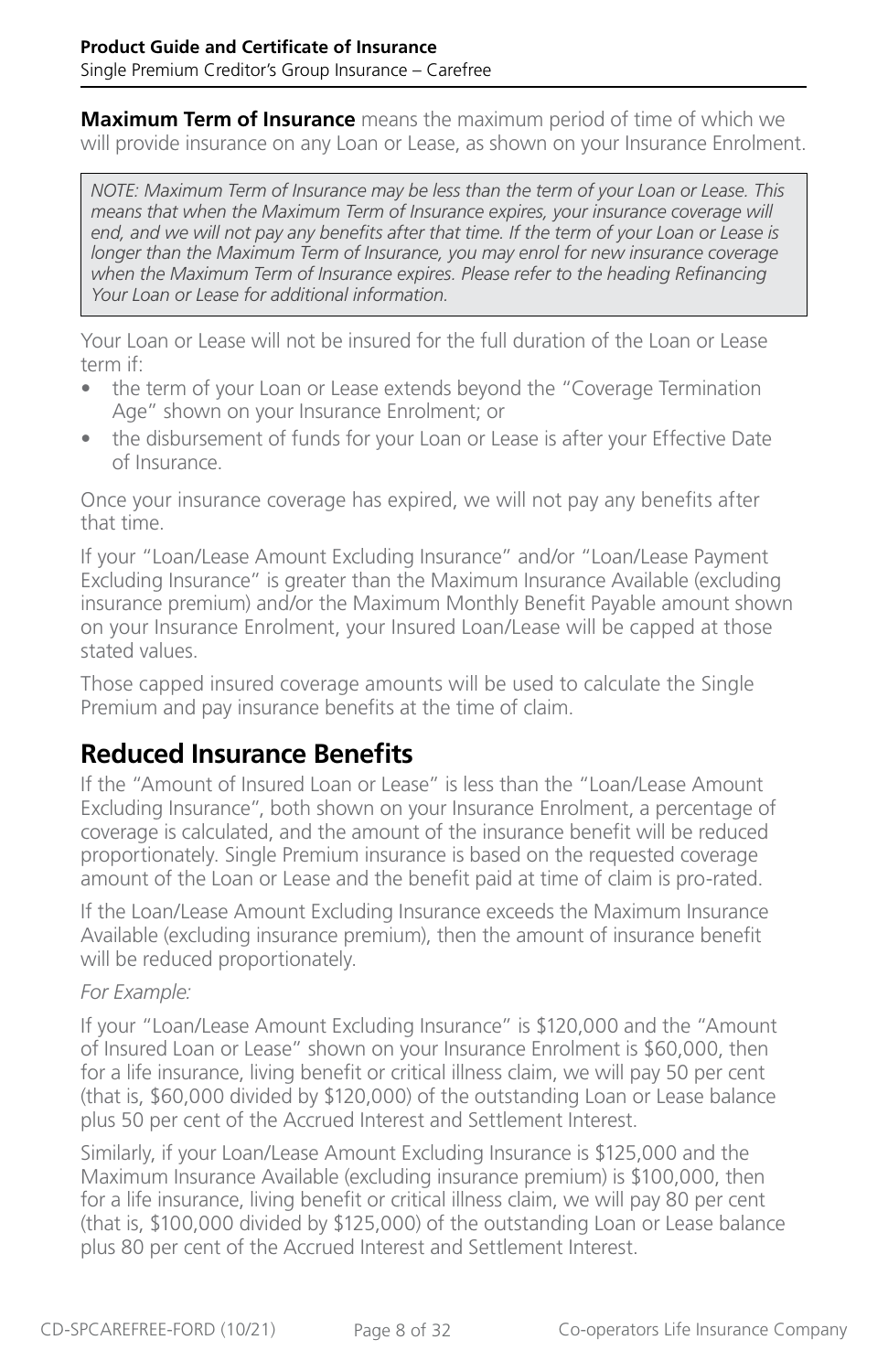#### <span id="page-8-0"></span>**Pre-Existing Condition Exclusion**

*NOTE: We will not pay any insurance benefits or refund your Single Premium if your life, living benefit, critical illness or Total Disability claim results directly or indirectly from, or is in any way related to, a Pre-Existing Condition.*

A **Pre-Existing Condition** is any illness, disease, bodily injury, condition or symptom (regardless of whether or not a Diagnosis has been made) for which you sought or received, or a prudent person would have sought or received, Medical Advice or Treatment within the specified Pre-Existing Condition Exclusion Period as shown on your Insurance Enrolment, immediately preceding the Effective Date of Insurance.

For this definition of Pre-Existing Condition:

- **Medical Advice** or **Treatment** means consultation with a Licensed Physician or registered Health Care Practitioner. This includes, but is not limited to, medical or paramedical treatment and investigative tests, taking pills or any prescription medication, or receiving injections, for any condition related to the illness, disease or bodily injury for which you have made a claim.
- **Heath Care Practitioner** means a person lawfully entitled to provide insured health services, as defined under the Canada Health Act.

#### **How Does The Pre-Existing Condition Exclusion Work?**

If you had symptoms or were treated for a medical condition within a specified period of time before your insurance coverage began, we will not pay any insurance benefits if your life, living benefit, critical illness or Total Disability claim occurs within a specified period of time after your insurance coverage began. These specified periods of time are shown together on your Insurance Enrolment as the Pre-Existing Condition Exclusion Period.

#### *For Example:*

Your Pre-Existing Condition Exclusion Period shown on your Insurance Enrolment is "6/6". You had symptoms and were treated for a heart condition five months before your coverage began. If your life, living benefit, critical illness or Total Disability claim occurred as a result of your heart condition, and your coverage had been in effect for less than six full months, we would not pay insurance benefits.

However, as long as you met all eligibility requirements for enrolment on the Effective Date of Insurance shown on your Insurance Enrolment, we would pay insurance benefits if your life, living benefit, critical illness or Total Disability claim occurred as a result of your heart condition, any time after your coverage has been in effect for six full months.

If your claim for disability insurance benefits or critical illness insurance benefits was denied due to a Pre-Existing Condition, your insurance would remain in effect and continue.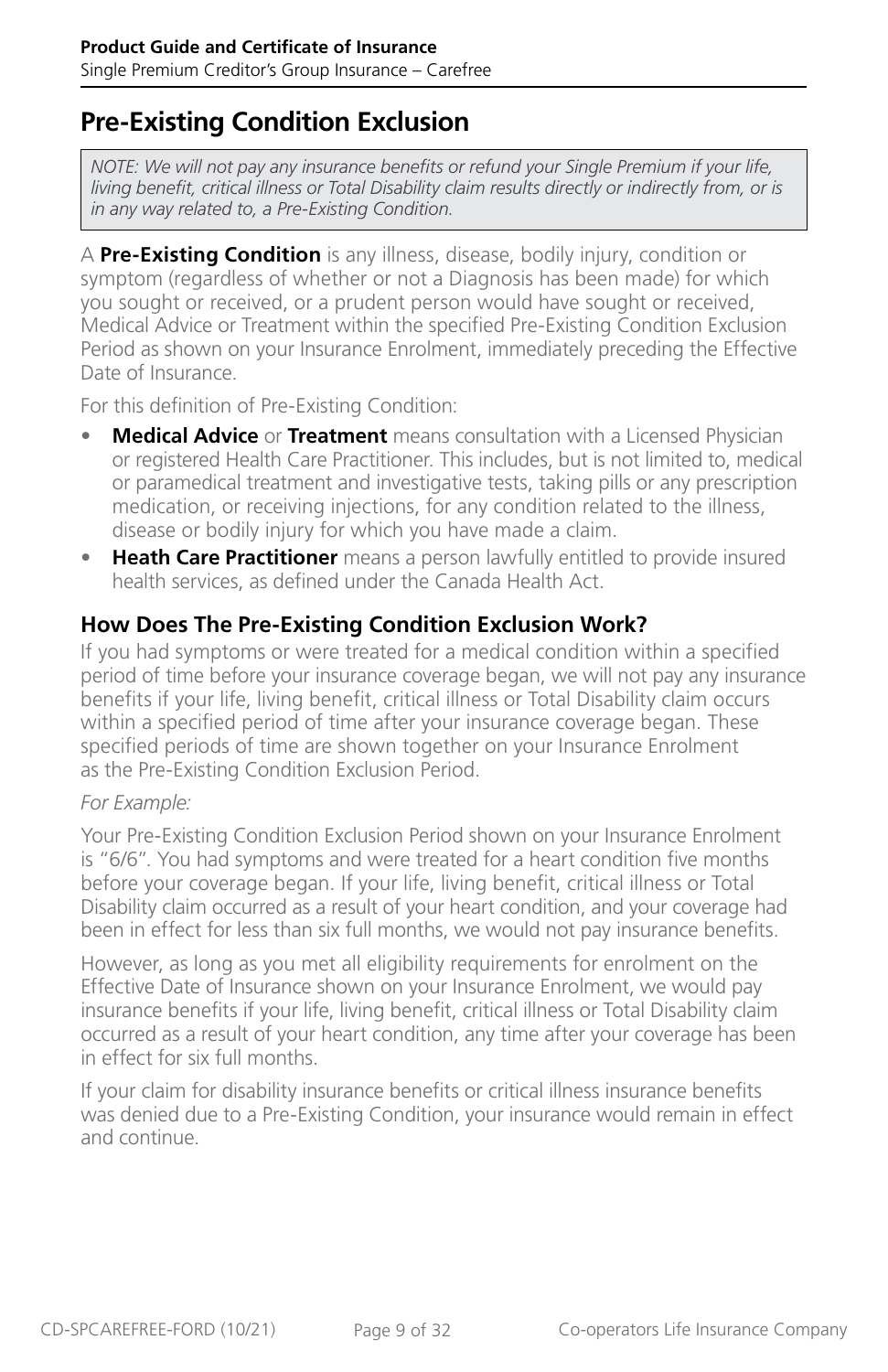#### <span id="page-9-0"></span>**Product Guide and Certificate of Insurance** Single Premium Creditor's Group Insurance – Carefree

**Pre-Existing Condition Exclusion Period**

The Pre-Existing Condition exclusion applies during the Pre-Existing Condition Exclusion Period shown on your Insurance Enrolment. We would pay insurance benefits if, after the Pre-Existing Condition Exclusion Period expired, your life, living benefit, critical illness or Total Disability claim was related to a Pre-Existing Condition.

# **Life Insurance**

## **What Is The Life Insurance Benefit?**

If you have enrolled for life insurance coverage and you meet the terms and conditions of this Product Guide, when you die, we will pay a life insurance benefit to the Creditor, which will be equal to the Outstanding Balance of your Insured Loan/Lease on the date of your death, as calculated by the Creditor.

Life insurance benefits payable will not exceed:

- the Outstanding Balance of your Insured Loan/Lease at the date of death multiplied by the percentage of coverage calculated; or
- the Maximum Insurance Available (excluding insurance premium) shown on your Insurance Enrolment.

We will also pay Accrued Interest on the Outstanding Balance of your Insured Loan/Lease as well as Settlement Interest to the Creditor.

*NOTE: If the amount of life insurance for which you have enrolled is less than your Loan/Lease Amount Excluding Insurance, the amount of your life benefit will be reduced as described under the heading: Reduced Insurance Benefits.*

This life insurance benefit is subject to the limitations and exclusions described in this Product Guide.

## **What Is A Living Benefit?**

If you have enrolled for life insurance coverage and meet the terms and conditions of this Product Guide, then you are eligible for the living benefit.

If you are Diagnosed with a terminal illness (your life expectancy from that terminal illness is 12 months or less) as determined by a Licensed Physician we consider appropriate to make such a Diagnosis, you are eligible to make a living benefit claim.

NOTE: A living benefit claim must be made prior to death occurring.

*We will pay an insurance benefit to the Creditor equal to the Outstanding Balance of your Insured Loan/Lease to the Creditor as of the date of your Diagnosis of your terminal illness, as calculated by the Creditor.*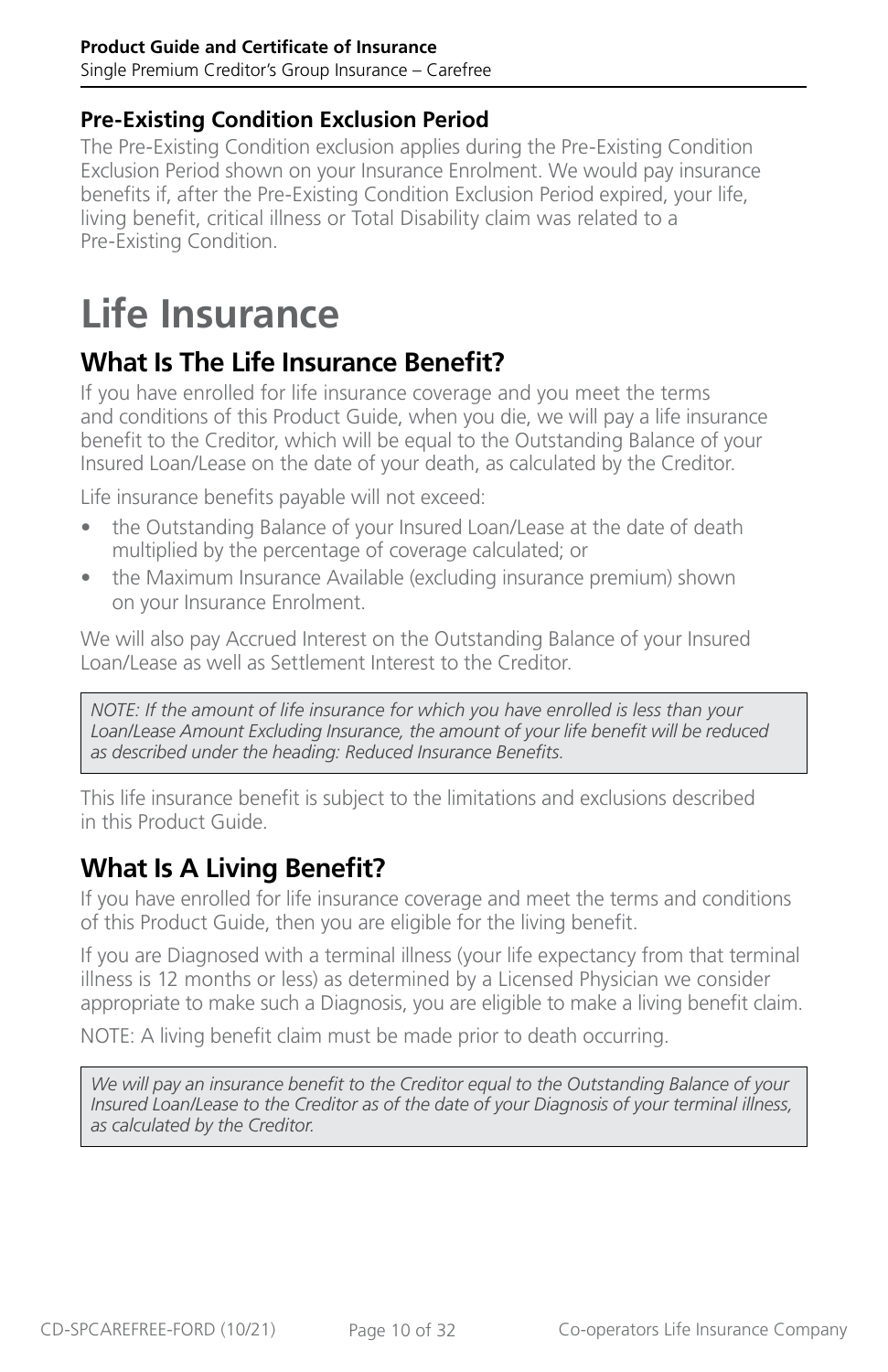<span id="page-10-0"></span>The amount of insurance payable for a living benefit will not exceed the lesser of:

- the Outstanding Balance of your Insured Loan/Lease as of the Date of Diagnosis multiplied by the percentage of coverage calculated; or
- the Maximum Insurance Available (excluding insurance premium) shown on your Insurance Enrolment.

We will also pay Accrued Interest on the applicable amount as calculated above, as well as Settlement Interest to the Creditor.

*NOTE: If the amount of life insurance for which you have enrolled is less than your Loan/ Lease Amount Excluding Insurance, the amount of your living benefit will be reduced as described under the heading: Reduced Insurance Benefits.*

This living benefit is subject to the limitations and exclusions described in this Product Guide.

## **EXCLUSIONS: When Your Life Insurance Benefit Will Not Be Paid**

The life insurance benefit or living benefit is not payable if your death results directly or indirectly from or is in any way related to:

- any Pre-Existing Condition;
- you committing Suicide within two years after the Effective Date of Insurance (applicable to life insurance benefit only);
- your committing or attempting to commit a criminal offence;
- you using or ingesting any drug, alcohol, poisonous substance, intoxicant and/or narcotic other than as prescribed and administered by or in accordance with the instruction of a Licensed Physician;
- your operation or control of any motorized vehicle or watercraft with blood alcohol concentration in excess of legal limits in the applicable jurisdiction; or
- you or your estate representative not providing us with notice and proof of your claim within the time limits specified in this Product Guide.

**Suicide** means we will not pay a life insurance benefit if, within two years after the Effective Date of Insurance shown on your Insurance Enrolment, you die as a result of attempting to take your own life, regardless of your state of mind and whether you are aware or not of the result of your actions. If this happened, we would consider your insurance cancelled and we would pay a partial refund of your Single Premium as set out under the heading: Refund Of Premium On Cancellation.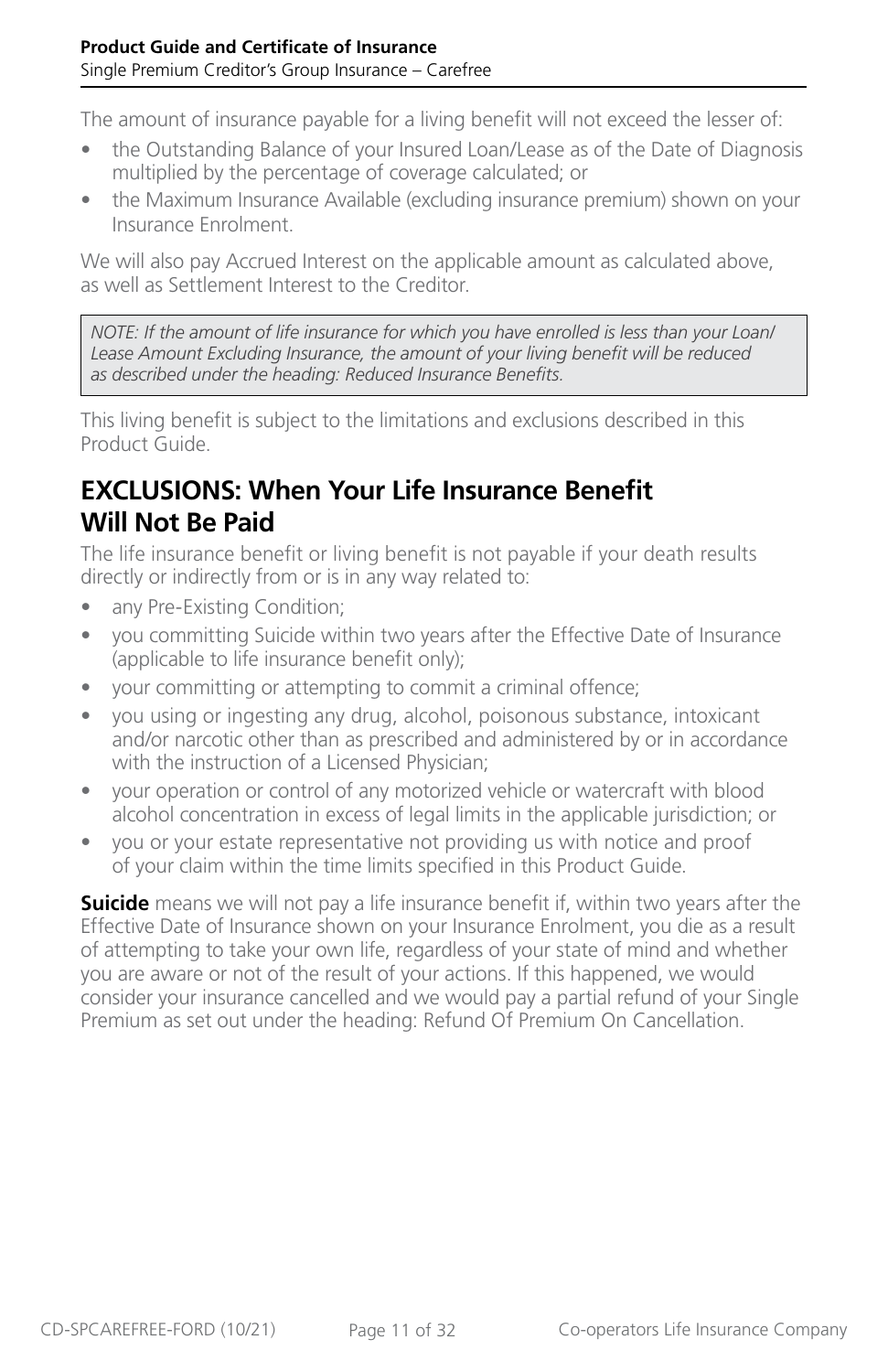## <span id="page-11-0"></span>**Accidental Dismemberment/ Paraplegia Insurance**

#### **What Is The Accidental Dismemberment/Paraplegia Insurance Benefit?**

If you have enrolled for life insurance coverage and meet the terms and conditions of this Product Guide, then you are eligible for the accidental dismemberment/ paraplegia benefit.

If you suffer Accidental Dismemberment or Paraplegia within 90 days of the date of an accidental bodily injury causing loss, we will pay an insurance benefit to the Creditor equal to the Outstanding Balance on your Insured Loan/Lease on the date of your Accidental Dismemberment or Paraplegia, as calculated by the Creditor.

## **What Is Accidental Dismemberment/Paraplegia?**

Accidental Dismemberment means the loss of one hand or both hands if completely severed through or above the wrist, the loss of one foot or both feet if completely severed through or above the ankle, or the entire and irrevocable loss of sight of both eyes.

**Paraplegia** means the total and permanent loss of use of both legs.

Accidental Dismemberment/Paraplegia insurance benefits payable will not exceed the lesser of:

- the Outstanding Balance of your Insured Loan/Lease as of the date of Accidental Dismemberment or Paraplegia; or
- the Maximum Insurance Available (excluding insurance premium) shown on your Insurance Enrolment.

We will also pay Accrued Interest on the Outstanding Balance of your Insured Loan/ Lease as well as Settlement Interest to the Creditor.

*NOTE: If the amount of life insurance for which you have enrolled is less than your Loan/ Lease Amount Excluding Insurance, the amount of your accidental dismemberment/ paraplegia benefit will be reduced as described under the heading: Reduced Insurance Benefits.*

The accidental dismemberment/paraplegia insurance benefit is subject to the limitations and exclusions described in this Product Guide.

### **EXCLUSIONS: When Your Accidental Dismemberment/ Paraplegia Insurance Benefit Will Not Be Paid**

We will not pay an accidental dismemberment insurance benefit or paraplegia insurance benefit for a loss caused by or contributed to by:

- a) any attempted Suicide or self-destruction, regardless of your state of mind and whether you are aware or not of the result of your actions; or
- b) any intentionally self-inflicted injury; or
- c) the commission of or the attempted commission of a criminal offence; or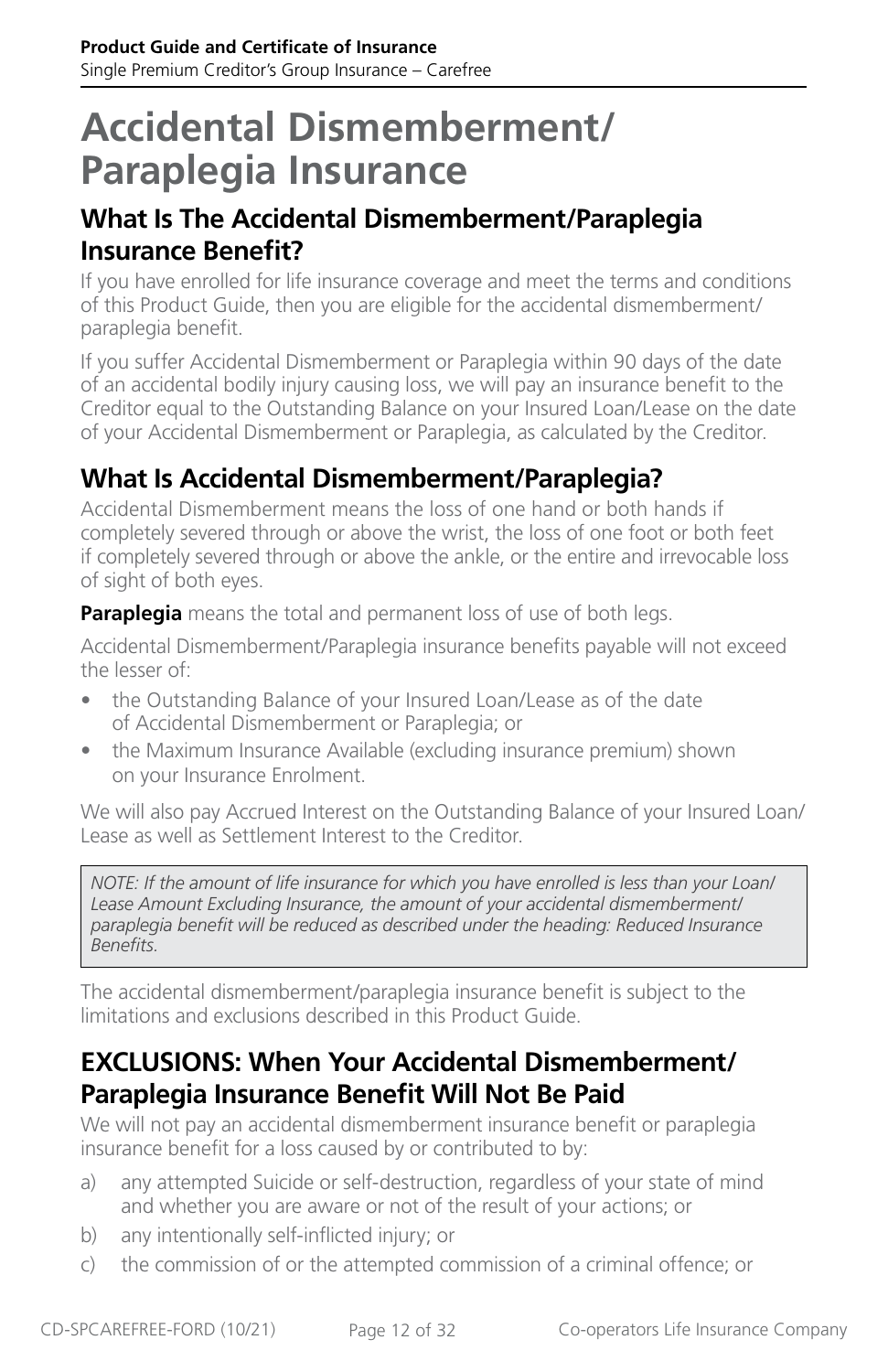- <span id="page-12-0"></span>d) war or any act of war; or
- e) medical or surgical treatment; or
- f) the operation of a motor vehicle under the influence of alcohol or drugs;
- g) the use of narcotics or other drugs not prescribed by a Licensed Physician or surgeon; or
- h) you or your estate representative not providing us with notice and proof of your claim within the time limits specified in this Product Guide.

## **Critical Illness Insurance**

### **Applying for Coverage**

You are eligible to enrol for critical illness insurance on your Loan or Lease if, as of the Effective Date of Insurance shown on your Insurance Enrolment:

- you have also enrolled for life insurance on your Loan or Lease; and
- you have not had a claim for a critical illness insurance benefit under any creditor's group insurance policy or certificate of insurance issued by us.

The amount of critical illness insurance coverage for which you enrol must be the same as the amount of life insurance for which you enrol.

## **What Is The Critical Illness Insurance Benefit?**

If you have enrolled for critical illness insurance coverage and you meet the terms and conditions of this Product Guide, we will pay an insurance benefit to the Creditor as of the date of your Diagnosis equal to the Outstanding Balance of your Insured Loan/Lease, as calculated by the Creditor. Your Diagnosis with a Critical Illness must be confirmed by appropriate results as described in this Product Guide.

To be eligible for a critical illness insurance benefit, your Diagnosis of Heart Attack, Stroke or Cancer must be made after the Effective Date of Insurance and before your insurance ends.

The amount of critical illness insurance benefit payable will be the lesser of:

- the Outstanding Balance of your Insured Loan/Lease as of the Date of Diagnosis multiplied by the percentage of coverage calculated; or
- the Maximum Insurance Available (excluding insurance premium) shown on your Insurance Enrolment.

We will also pay Accrued Interest on the Outstanding Balance of your Insured Loan/Lease as well as Settlement Interest to the Creditor.

*NOTE: If the amount of critical illness insurance for which you have enrolled is less than your Loan/Lease Amount Excluding Insurance, the amount of your critical illness insurance benefit will be reduced as described under the heading: Reduced Insurance Benefits.*

This critical illness insurance benefit is subject to the limitations and exclusions described in this Product Guide.

Your critical illness insurance coverage will automatically end if, for any reason, your life insurance ends.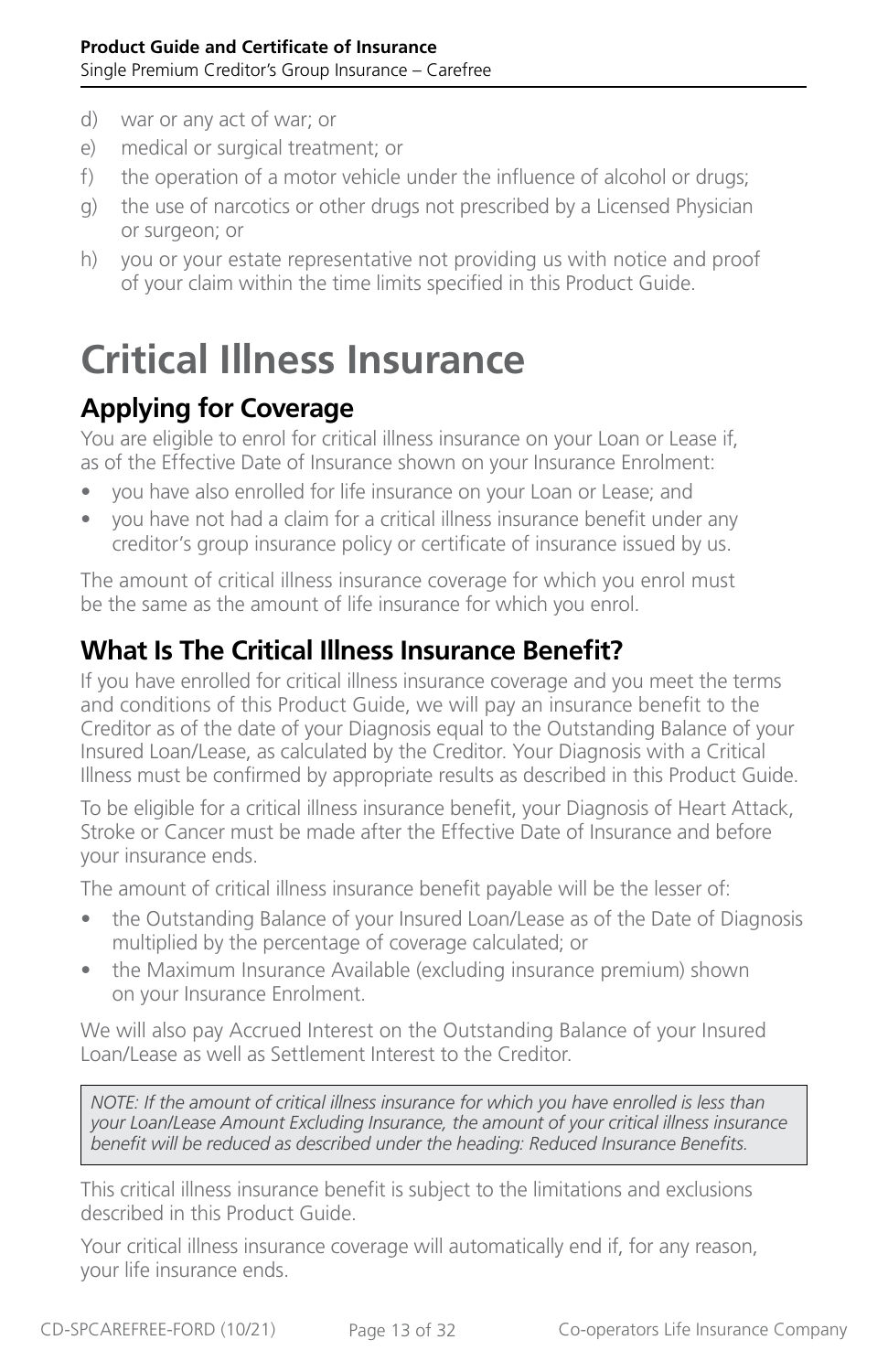## **What Is A Critical Illness?**

Critical Illnesses are Heart Attack, Stroke and Cancer, which are defined as follows:

**Heart Attack** (acute myocardial infarction) means the definite Diagnosis of death of heart muscle, due to obstruction of blood flow, that results in a rise and fall of cardiac biomarker to levels considered diagnostic of acute myocardial infarction, with at least one (1) of the following:

- Heart Attack symptoms;
- new electrocardiogram (ECG) changes consistent with a Heart Attack; or
- development of new pathological Q waves on ECG following an intra-arterial cardiac procedure including, but not limited to, coronary angiography or angioplasty.

#### *Heart Attack Exclusions:*

*Heart Attack does not include, and we will not pay a critical illness insurance benefit for, any of the following:*

- a) *ECG changes suggestive of a prior myocardial infarction;*
- b) *other acute coronary syndromes, including angina pectoris and unstable angina; or*
- c) *elevated cardiac biomarkers and/or symptoms that are due to medical procedures or diagnoses other than heart attack.*

The Diagnosis of Heart Attack (acute myocardial infarction) must be made by a Specialist.

**Stroke** (cerebrovascular accident resulting in persistent neurological deficits) is defined as a definite Diagnosis of an acute cerebrovascular event caused by intra-cranial thrombosis, hemorrhage, or embolism, with:

- acute onset of new neurological symptoms, and
- new objective neurological deficits on clinical examination, persisting continuously for more than 30 days following the Date of Diagnosis. These new symptoms and deficits must be corroborated by diagnostic imaging testing showing changes that are consistent in character, location and timing with the new neurological deficits.

For the purpose of this Product Guide, neurological deficits must be detectable by a Specialist and may include, but are not restricted to, measurable loss of hearing, measurable loss of vision, measurable changes in neuro-cognitive function, objective loss of sensation, paralysis, localized weakness, dysarthria (difficulty with pronunciation), dysphasia, (difficulty with speech), dysphagia (difficulty swallowing), impaired gait (difficulty walking), difficulty with balance, lack of coordination, or new-onset seizures undergoing treatment. Headache or fatigue will not be considered a neurological deficit.

#### *Stroke Exclusions:*

*Stroke does not include, and we will not pay a critical illness insurance benefit for, any of the following medical conditions:*

- a) *Transient Ischaemic Attacks (TIA);*
- b) *intracerebral vascular events due to trauma;*
- c) *ischaemic disorders of the vestibular system;*
- d) *death of tissue of the optic nerve or retina without total loss of vision of that eye; or,*
- e) *lacunar infarcts which do not meet the definition of stroke as described above.*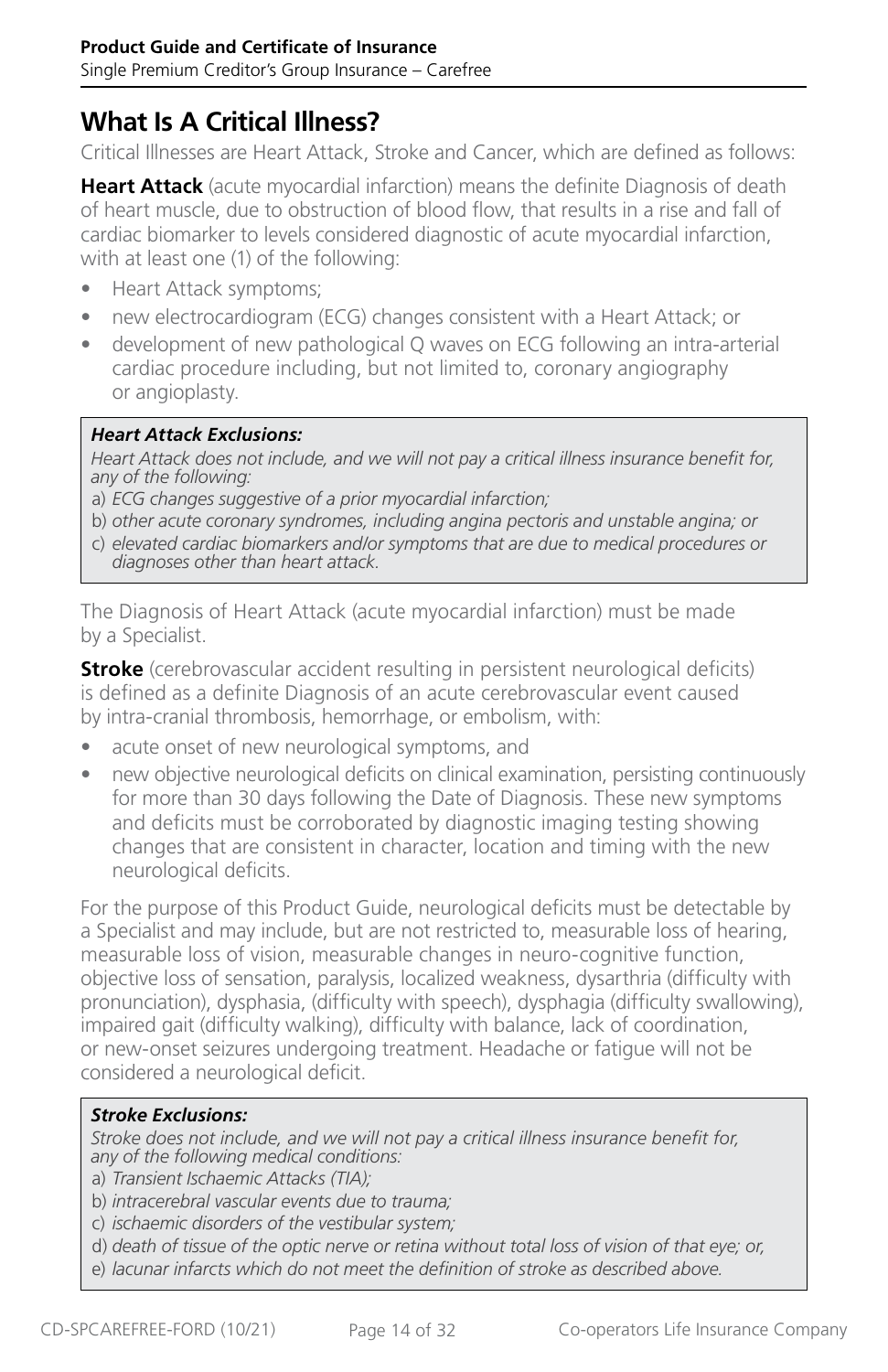The Diagnosis of a Stroke must be made by a Specialist

**Cancer** means the definite Diagnosis of a malignant tumor characterized by the uncontrolled growth and spread of malignant cells with invasion and destruction of normal tissue. Cancer includes: carcinoma, melanoma, leukemia, lymphoma, and sarcoma.

For the purpose of this Product Guide:

- T1a or T1b prostate cancer means a clinically inapparent tumour that was not palpable on digital rectal examination and was incidentally found in resected prostatic tissue.
- the term gastrointestinal stromal tumours (GIST) classified as AJCC Stage 1 means:
	- i) gastric and omental GIST that are less than or equal to 10 cm in greatest dimension with five or fewer mitoses per 5 mm<sup>2</sup>, or 50 per HPF; or
	- ii) small intestinal, esophageal, colorectal, mesenteric and peritoneal GISTs that are less than or equal to 5 cm in greatest dimension with 5 or fewer mitoses per 5mm<sup>2</sup>, or 50 per HPF;
- the terms Tis, Ta, T1a, T1b, T1 and AJCC stage 1 are as defined in the American Joint Committee on Cancer (AJCC) cancer staging manual, 8<sup>th</sup> Edition, 2018.
- the term Rai stage 0 is as defined in KR Rai, A Sawitsky, EP Cronkite, AD Chanana, RN Levy and BS Pastemack: Clinical staging of chronic lymphocytic leukemia. Blood 46:219, 1975.

#### *Cancer Exclusions:*

*Cancer does not include, and we will not pay a critical illness insurance benefit for, any of the following medical conditions:*

- a) *lesions described as benign, non-invasive, pre-malignant, of low and/or uncertain malignant potential, borderline, carcinoma in situ, or tumours classified as Tis or Ta;*
- b) *malignant melanoma of skin that is less than or equal to 1.0mm in thickness, unless it is ulcerated or is accompanied by lymph node or distant metastasis;*
- c) *any non-melanoma skin cancer, without lymph node or distant metastasis. This includes*  but is not limited to, cutaneous T cell lymphoma, basal cell carcinoma, squamous cell *carcinoma or Merkel cell carcinoma;*
- d) *prostate cancer classified as T1a or T1b, without lymph node or distant metastasis;*
- e) *papillary thyroid cancer or follicular thyroid cancer, or both, that is less than or equal to 2.0cm in greatest dimension and classified as T1, without lymph node or distant metastasis;*
- f) *chronic lymphocytic leukemia classified as Rai stage 0 without enlargement of lymph nodes, spleen or liver and with normal red blood cell and platelet counts;*
- g) *gastro-intestinal stromal tumours classified as AJCC Stage 1;*
- h) *grade 1 neuroendocrine tumours (carcinoid) confined to the affected organ, treated with surgery alone and requiring no additional treatment, other than perioperative medication to oppose effects from hormonal over secretion by the tumour; or*
- i) *thymomas (stage1) confined to the thymus, without evidence of invasion into the capsule or spread beyond the thymus.*

The diagnosis of Cancer must be made by a Specialist. and must be confirmed by a pathology report.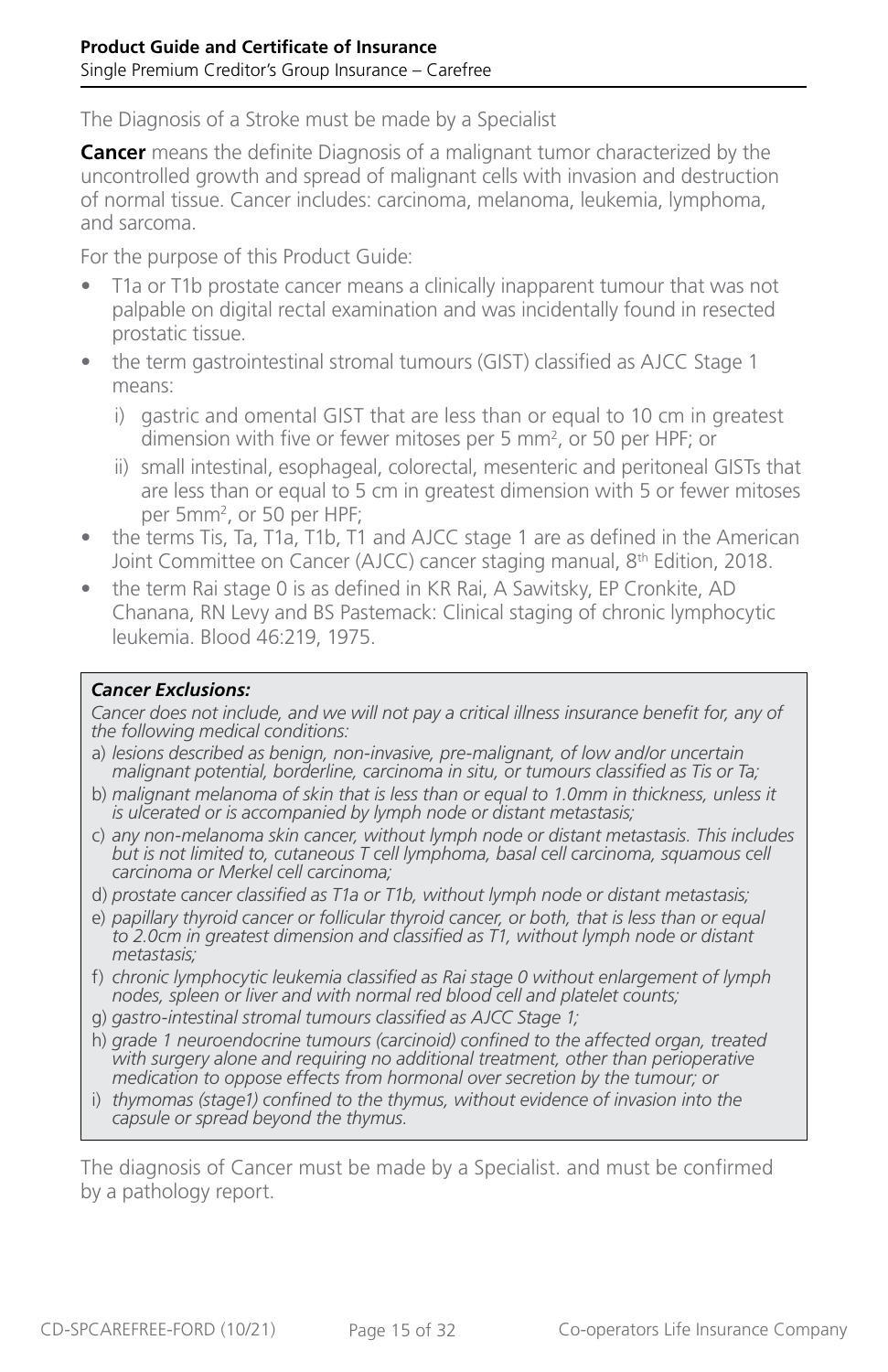#### **EXCLUSIONS: When Your Critical Illness Insurance Benefit Will Not Be Paid**

The critical illness insurance benefit will not be payable if your medical condition is a result of:

- any pre-existing condition;
- your Diagnosis:
	- a) not fully meeting the requirements for the definitions of Heart Attack, Stroke or Cancer, described above; or
	- b) is specifically listed under the headings Heart Attack Exclusions, Stroke Exclusions or Cancer Exclusions, described above;
- your medical condition results directly or indirectly from you self-inflicting an injury or attempting to take your own life, regardless of your state of mind and whether you are aware or not of the result of your actions;
- you committing or attempting to commit a criminal offence;
- you using or ingesting any drug, alcohol, poisonous substance, intoxicant and/or narcotic other than as prescribed and administered by or in accordance with the instruction of a Licensed Physician;
- your operation or control of any motorized vehicle or watercraft with blood alcohol concentration in excess of legal limits in the applicable jurisdiction; or
- you or your estate representative not providing us with notice and proof of your claim within the time limits specified in this Product Guide.

#### **Cancer Within 90 Days:**

A Critical Illness benefit will not be payable if within 90 days following the Effective Date of Insurance, you have any of the following:

- signs, symptoms or investigations leading directly or indirectly to a Diagnosis of any cancer (covered or not covered under this Product Guide); or
- a Diagnosis of any cancer (covered or not covered under this Product Guide).

If this happens, we will cancel your critical illness insurance coverage and provide a full refund of any Premium paid for this coverage.

#### **Pre-Existing Cancer Exclusion**

We will not pay a critical illness insurance benefit for a Diagnosis of Cancer if you had Any Cancer at any time before the Effective Date of Insurance.

*NOTE: For critical illness insurance, the Pre-Existing Condition Exclusion Period shown on your Insurance Enrolment does not apply if you have ever had any form of Cancer (that is, not just a Covered Cancer). If this applies to you, we will not pay a critical illness insurance benefit for any Diagnosis of Cancer. We explain this further below.*

If at any time prior to the Effective Date of Insurance:

- you were Diagnosed with Any Cancer; or
- if you were not yet Diagnosed with Any Cancer, but:
	- a) you had apparent signs or symptoms of Any Cancer; or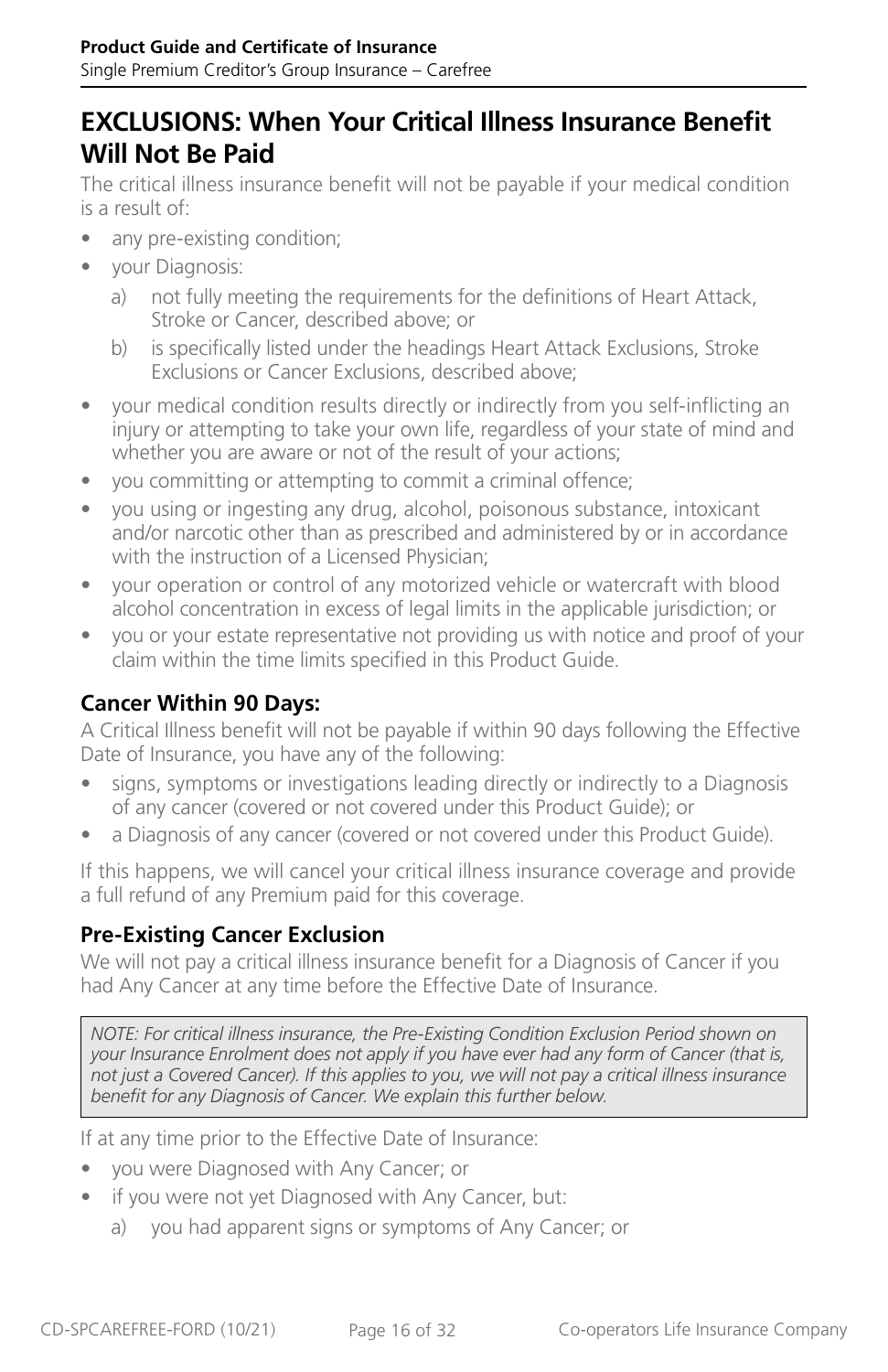<span id="page-16-0"></span>b) you sought or received, or a prudent person would have sought or received, Medical Advice or Treatment relating to the apparent signs or symptoms of Any Cancer;

Then we will not pay a critical illness insurance benefit for:

- your Diagnosis of a Covered Cancer;
- any recurrence of that Covered Cancer; or
- any future Diagnosis of any other Covered Cancer.

For the purposes of this pre-existing Cancer exclusion and the examples further below:

- Any Cancer means any form of Cancer (not just a form of Cancer covered by critical illness insurance under this Product Guide).
- **Covered Cancer** means a form of Cancer covered by critical illness insurance under this Product Guide, subject to this pre-existing Cancer exclusion.
- **Non-Covered Cancer** means a form of Cancer that is not covered by critical illness insurance under this Product Guide.

# **Disability Insurance**

## **What Is The Disability Insurance Benefit?**

If you have enrolled for disability insurance coverage and you meet the terms and conditions of this Product Guide, when you become Totally Disabled and your Total Disability insurance claim is approved, we will pay a monthly disability insurance benefit to the Creditor that is equal to the "Insured Monthly Benefit" as shown on your Insurance Enrolment.

The "Insured Monthly Benefit" payable for disability benefits will not exceed the Maximum Monthly Benefit Payable shown on your Insurance Enrolment.

Disability insurance benefits will not exceed:

- the amount of insurance coverage for which you have enrolled; or
- the Maximum Benefit Period Per Occurrence shown on your Insurance Enrolment.

You are responsible to make up any deficiency between your Loan or Lease payment amount and the disability insurance benefit.

This disability insurance benefit is subject to the limitations and exclusions described in this Product Guide.

## **What Is A Disability?**

A **Disability** is a medical impairment due to injury or illness which prevents you from performing the regular duties of your Principal Occupation for the first 12 months of Disability, and following this, prevents you from performing the duties of any occupation.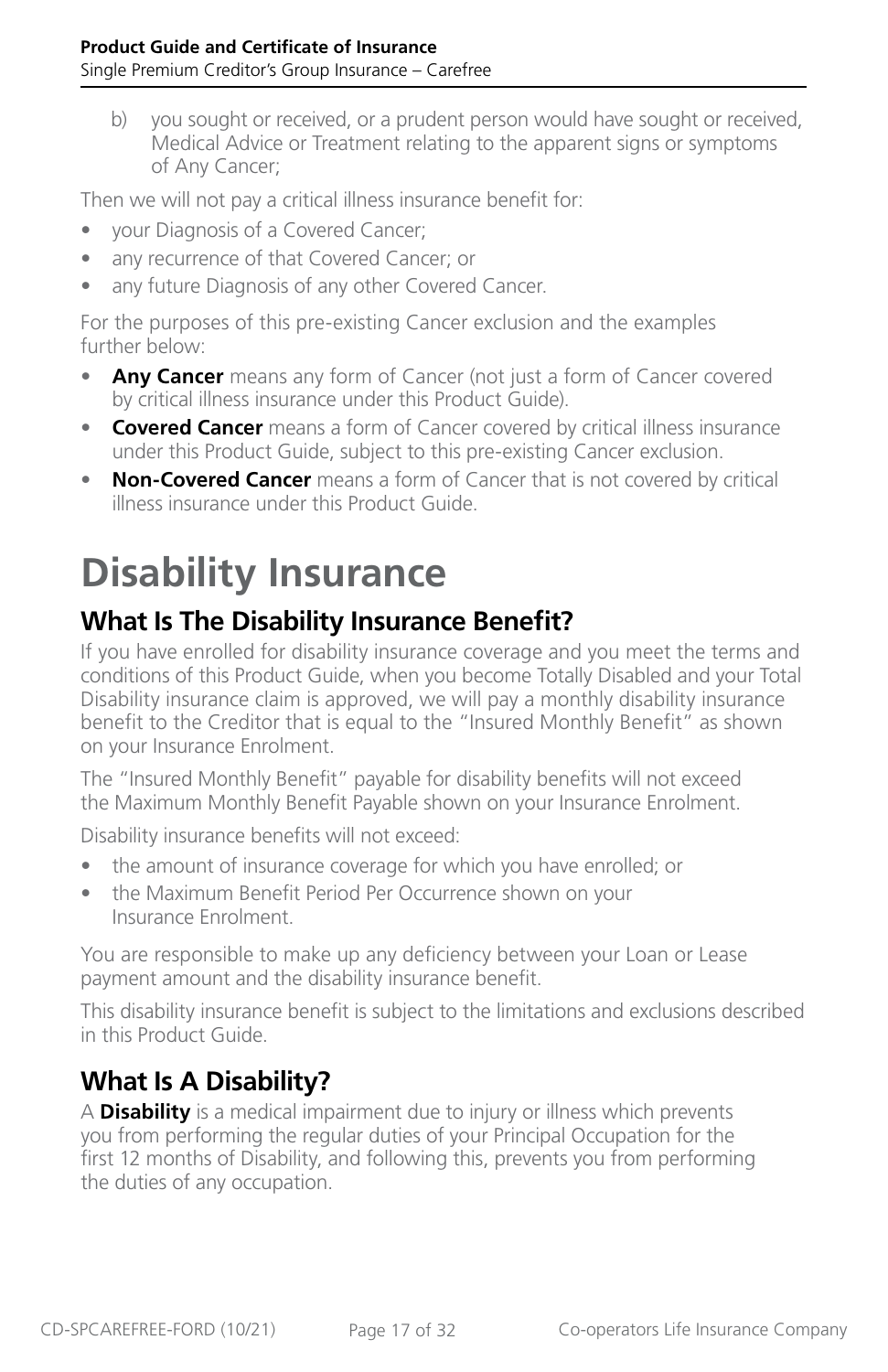To qualify for disability insurance benefits and to continue to receive these benefits, you must:

- be considered Actively at Work;
- be receiving Appropriate Medical Care, by a Licensed Physician we consider appropriate, for a medically determined sickness, disease, bodily injury, or donation of an organ or tissue;
- not be engaged in any activity for wages or expectation of profit. However, at our sole discretion and judgement, we may continue to pay disability insurance benefits while you engage in a gradual Return to Work program or rehabilitative Employment we consider appropriate; and
- provide initial satisfactory proof of your Total Disability insurance claim and ongoing proof when requested.

At any time during the process of claiming or paying disability insurance benefits, we may require you to be assessed as we consider appropriate.

**Actively at Work** means you were working at any occupation for wages or profit and were capable of carrying out the substantial and material duties of that occupation for at least 20 hours per week for two consecutive weeks immediately preceding the Effective Date of Insurance or, if not, at any time between the Effective Date of Insurance and the date of Total Disability as described under the heading: Terms Specific To Disability And What They Mean.

## **Terms Specific To Disability And What They Mean**

#### **Elimination Period**

The Elimination Period is like a waiting period, and is counted as a consecutive number of days between the beginning of your Total Disability and the time you are eligible for benefits; and can be either **Non-Retroactive** or **Retroactive**. You must become Totally Disabled and remain Totally Disabled throughout the Elimination Period before you are eligible for benefits.

We will start paying insurance benefits as of the expiry of the Elimination Period.

- a) **Non-Retroactive Elimination Period** means we will not pay benefits to the Creditor retroactively to the start of your Total Disability.
- b) **Retroactive** means we will pay insurance benefits to the Creditor retroactively to the start of your Total Disability.

You are responsible for making your regular Loan or Lease payments to the Creditor during the Elimination Period and while your claim is under review.

#### **Totally Disabled** and **Total Disability**

If you are Employed, are a Seasonal Employee or are Self-Employed as of the date you become Totally Disabled, then Totally Disabled and Total Disability mean:

- for the first 12 consecutive months from the date you became Totally Disabled, that:
	- a) you are not able to perform the substantial and material duties of your Principal Occupation; and
	- b) you are receiving Appropriate Medical Care; and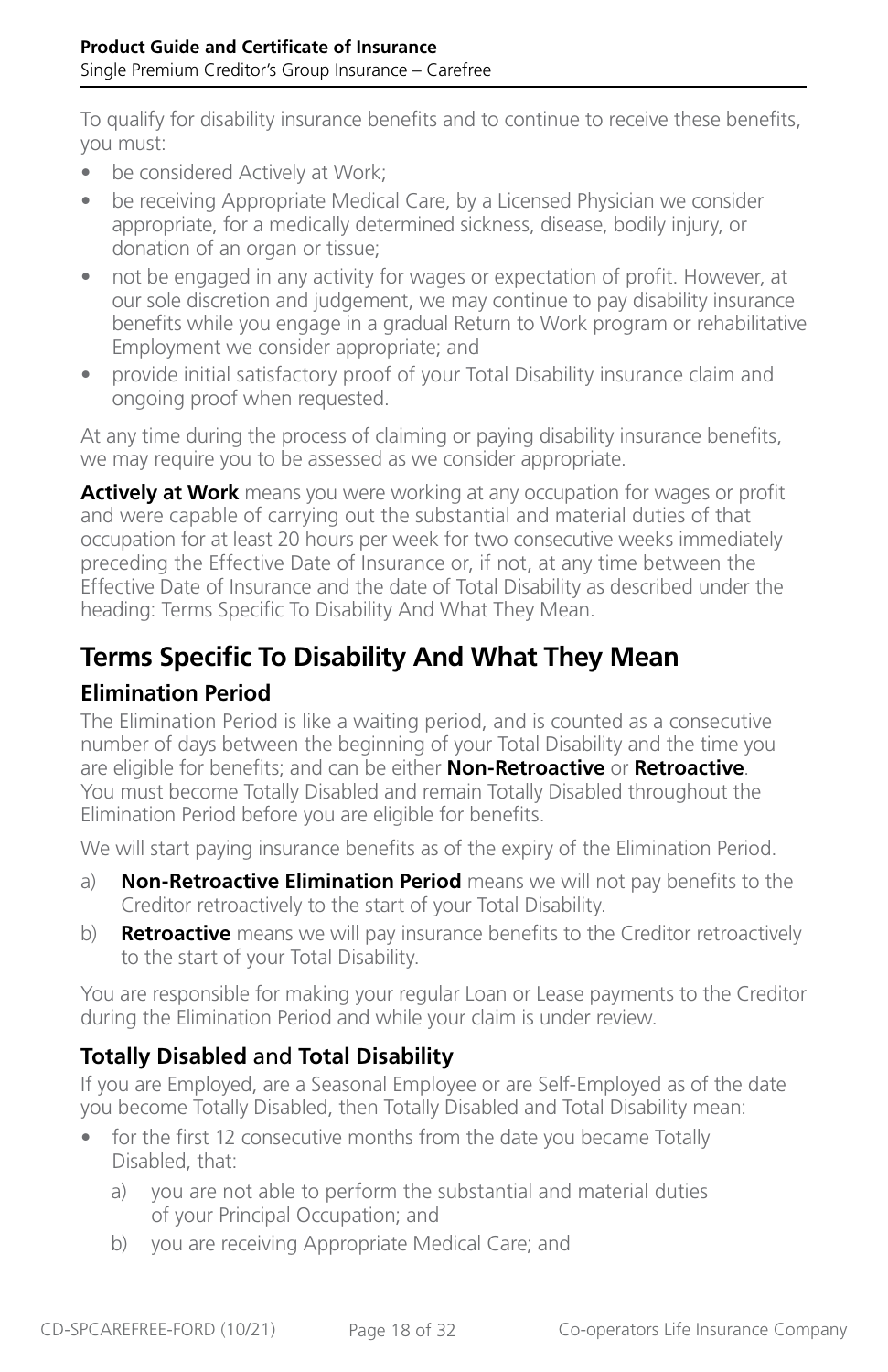- after the first 12 consecutive months of Total Disability, then Totally Disabled and Total Disability mean that:
	- a) you are not able to perform the duties of any occupation for which you are reasonably qualified by education, training or experience; and
	- b) you are receiving Appropriate Medical Care.

If you are unemployed, not working, retired, or receiving provincial, federal or any other benefits at the time you became Totally Disabled, then Totally Disabled and Total Disability mean:

- a) the definite diagnosis of your total inability, due to disease or injury, to perform independently;
	- i) with or without the aid of assistive devices;
	- ii) at least 3 of 6 Activities of Daily Living; and
	- iii) the diagnosis must be made by a Physician supported by an independent home care assessment made by an occupation therapist or equivalent
- b) you are receiving Appropriate Medical Care.

**Activities of Daily Living** means the ability to perform all the basic needs of: eating, bathing, dressing, toileting, transferring and continence. The Activities of Daily Living are defined as follows:

- **bathing:** washing oneself in a bathtub, shower or by sponge bath;
- **dressing:** putting on and removing necessary clothing, braces, artificial limbs or other surgical appliances;
- **toileting:** getting on and off the toilet and maintaining personal hygiene;
- **bladder and bowel continence:** managing your bladder and bowel function with or without protective undergarments or surgical appliances so that hygiene is maintained;
- **transferring:** moving in and out of a bed, chair or wheelchair; and
- **feeding:** consuming food or drink that already have been prepared and made available.

#### **Recurring Disabilities**

A Recurring Disability means if your Total Disability recurs within six months after you recover from the same or related Total Disability, we will consider this to be a continuation of your previous Total Disability. If this happens, the Elimination Period shown on your Insurance Enrolment will not apply to your claim for recurrence.

The Recurring Disability benefit, whether paid consecutively or in aggregate, will not exceed the Maximum Benefit Period Per Occurrence as shown on your Insurance Enrolment.

#### **Concurrent Disabilities**

A Concurrent Total Disability means you sustain a second Total Disability while you are already receiving disability benefits for an unrelated condition.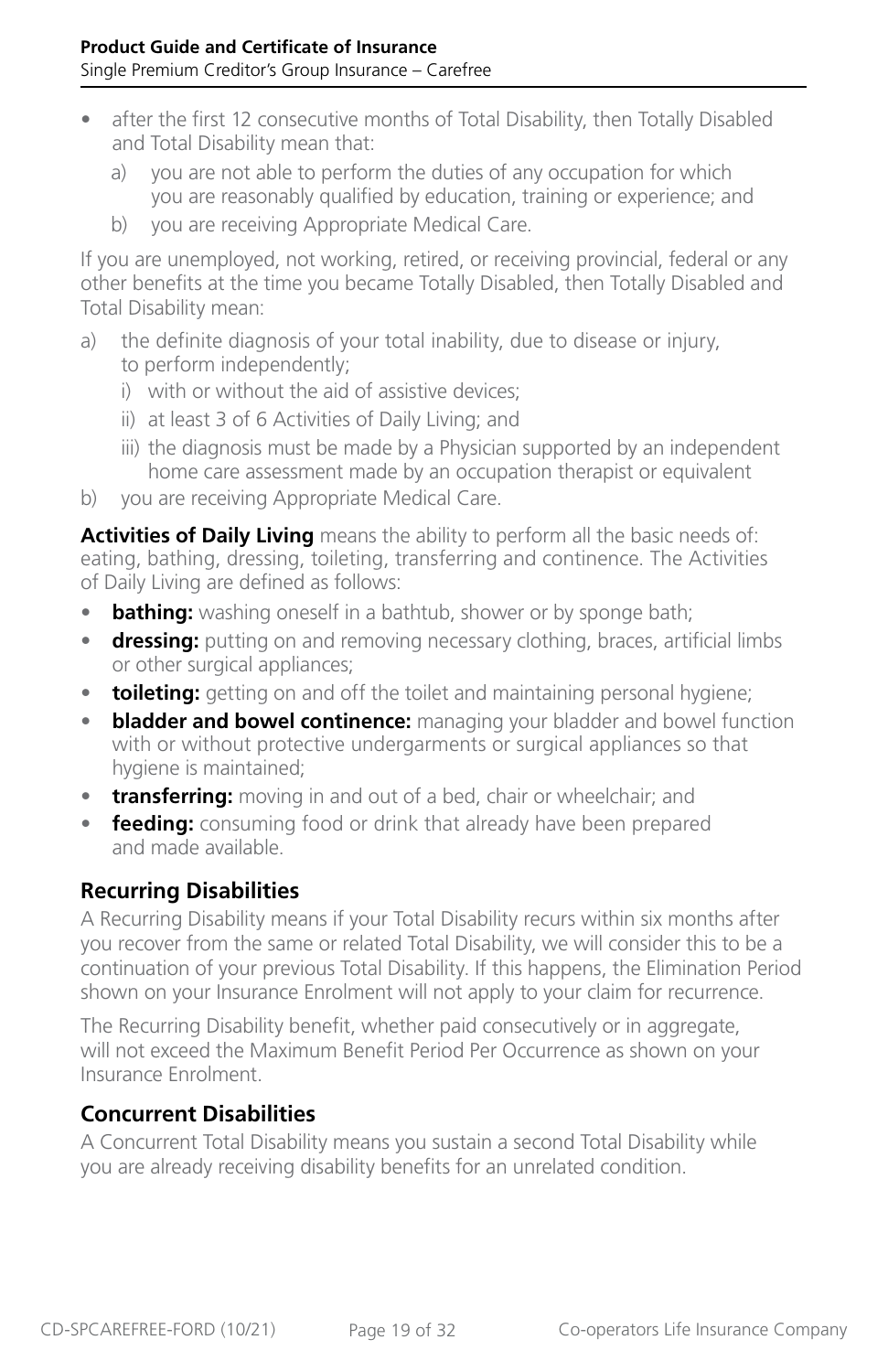<span id="page-19-0"></span>If this happens, a new Total Disability insurance claim can be submitted subject to the following:

- the medical condition causing the Concurrent Total Disability must be unrelated, (directly or indirectly) to the initial Total Disability; and
- if your Concurrent Total Disability insurance claim is approved and you are still Totally Disabled by it, we will begin payment of benefits on this new claim immediately after your initial Total Disability has ended. A new Maximum Benefit Period Per Occurrence will begin.

## **When Do Disability Benefits Begin?**

Once we have approved your claim, we will start paying disability insurance benefits to the Creditor as of the expiry of the Elimination Period.

Your "Insured Monthly Benefit" will not exceed the Maximum Monthly Benefit Payable, both shown on your Insurance Enrolment. The total amount of disability insurance benefits paid is subject to the Maximum Benefit Period Per Occurrence also shown on your Insurance Enrolment.

### **EXCLUSIONS: When Your Disability Benefit Will Not Be Paid**

The disability insurance benefit will not be payable if your Total Disability:

- is related to any Pre-Existing Condition;
- began prior to the Effective Date of Insurance;
- results from your normal pregnancy (that is, your pregnancy is not Diagnosed as high risk by a Licensed Physician we consider appropriate);
- began when you were confined, as a result of criminal proceedings against you, to a penal institution, government detention facility, hospital or similar institution;
- began after your insurance coverage ended;
- is related to you attempting to take your own life, regardless of your state of mind and whether you are aware or not of the result of your actions;
- is related to you committing or attempting to commit a criminal offence;
- is related to you using, ingesting or enrolled in a rehabilitation program for ingesting any drug, alcohol, poisonous substance, intoxicant and/or narcotic other than as prescribed and administered by or in accordance with the instruction of a Licensed Physician;
- is related to your operation or control of any motorized vehicle or watercraft with blood alcohol concentration in excess of legal limits in the applicable jurisdiction;
- is related to an elective surgery; or
- you or your estate representative not providing us with notice and proof of your claim within the time limits specified in the Product Guide.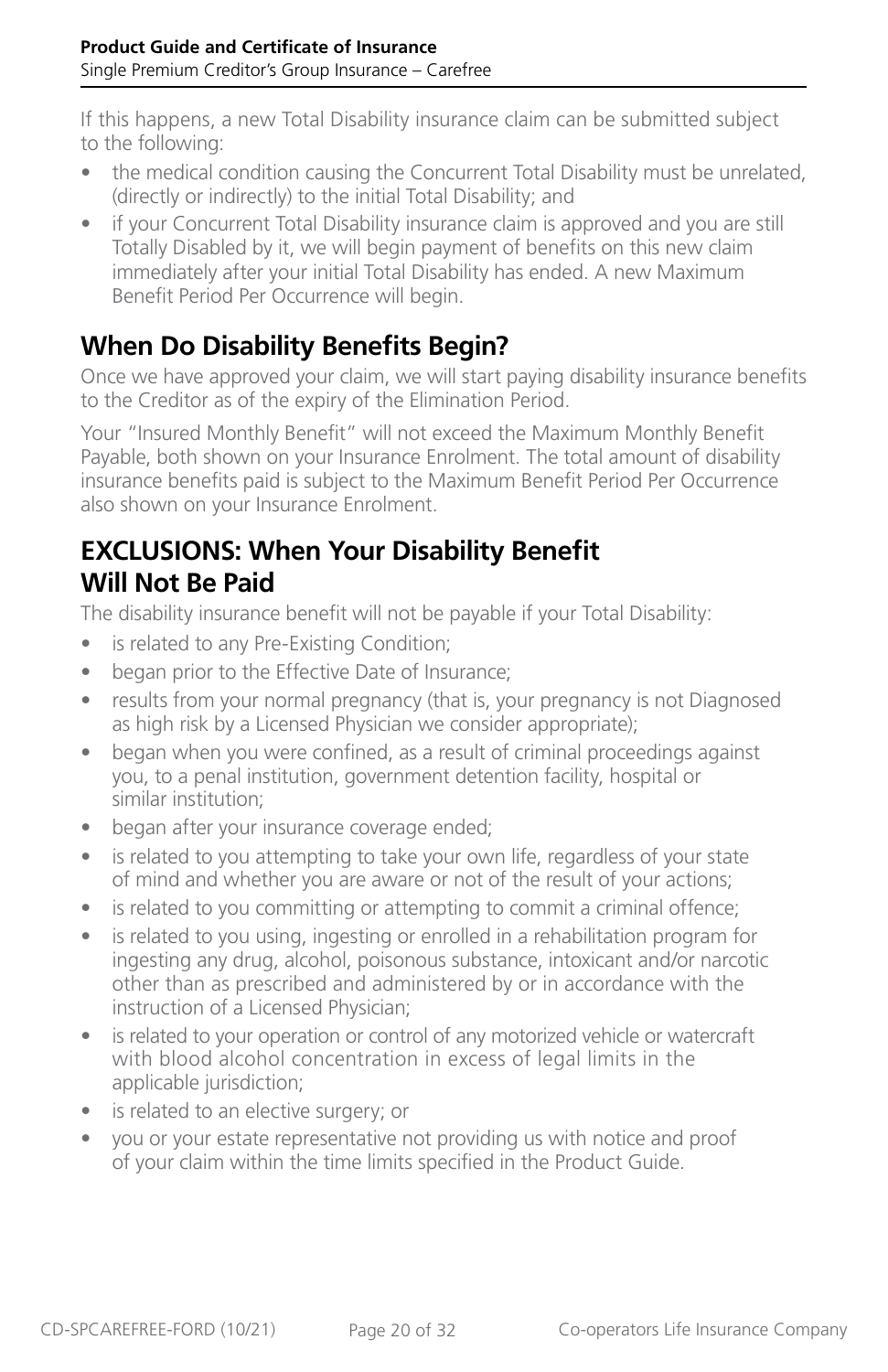### <span id="page-20-0"></span>**When Do Disability Insurance Benefits End?**

Disability benefits will be paid until the earliest of the following:

- the date you are no longer Totally Disabled;
- the date disability benefit payments have reached the Maximum Benefit Period Per Occurrence shown on your Insurance Enrolment;
- the date your Residual Value/Balloon Payment becomes due;
- the date you become confined as a result of criminal proceedings against you, to a penal institution government detention facility, hospital or similar institution;
- the date you participate in any Business or occupation for wages or profit;
- your Loan or Lease has been paid in full;
- the date you are no longer under the active care of a Physician;
- the date you refuse to submit to a medical exam by a Physician selected by us;
- the date your insurance ends, as described under the heading: When Does Your Insurance Coverage End?;
- the date you fail to provide satisfactory proof of continuing Total Disability; or
- the date of your death.

## **Refinancing Your Loan or Lease**

**Refinance** means you and the Creditor agree to Refinance, replace, renew, extend or otherwise amend (collectively, "Refinance") your Insured Loan/Lease. Your coverage under this Product Guide will automatically end at the same time as your Insured Loan/Lease is Refinanced. Unless you enrol for replacement insurance coverage with the Group Policyholder, you will not have any insurance on your Refinanced Loan or Lease.

### **What Happens On Refinancing?**

If you enrol for insurance coverage on a new Loan or Lease amount, you will be issued a new Product Guide, which will replace all of the terms and conditions of your previous certificate of insurance.

All exclusions, restrictions and limitations for your new insurance coverage will apply as of the effective date of insurance for your new insurance coverage amount(s). These will include, but will not be limited to, any applicable pre-existing condition exclusions and, for disability insurance, any applicable elimination period.

#### **Reduced Benefits At Time Of Claim**

If we decline your claim for insurance benefits on your Refinanced Loan or Lease due to an exclusion under the new Product Guide, but we would have paid benefits under your original Product Guide had your insurance coverage not ended due to the refinancing of your Loan or Lease, we will pay limited life insurance or disability insurance benefits. These benefits will be based on the type and amount of insurance coverage that we would otherwise have paid under the original Product Guide.

Continuation of claim payments from a prior Certificate does not apply if you are transferring your Loan or Lease to another financial institution or to a different Creditor's Group Insurance product issued by Co-operators Life.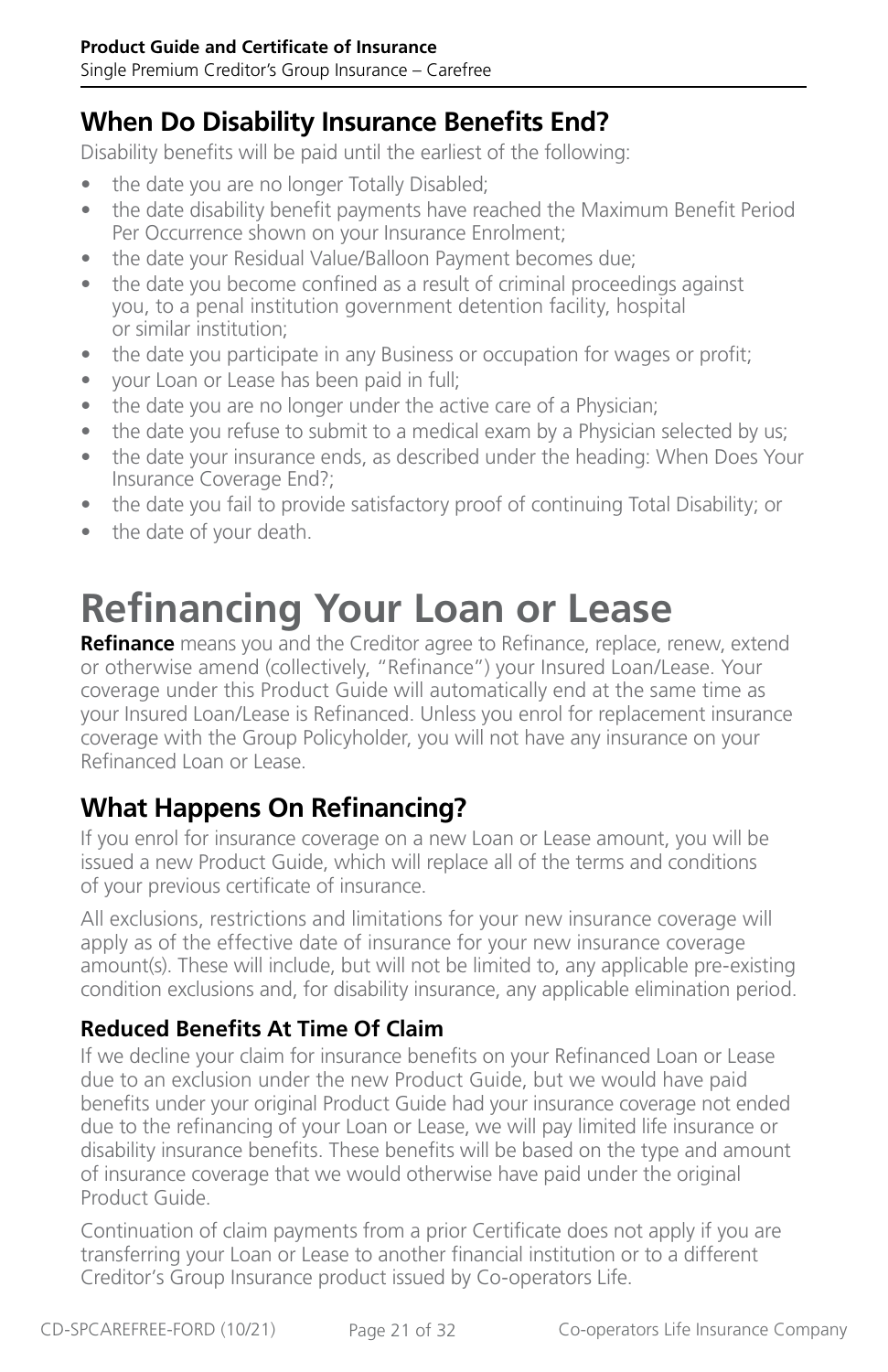#### <span id="page-21-0"></span>**Refinancing Your Loan Or Lease While On Disability**

If you are receiving disability benefits and you Refinance your Loan or Lease, you may apply for disability insurance coverage on your new Loan or Lease amount. As long as you are Totally Disabled, we will continue to pay disability insurance benefits to the extent of coverage under your previous certificate of insurance, and disability insurance coverage remains in force. However, your disability benefit will not exceed:

- the amount of the new Loan or Lease payment;
- the term of insurance on your new Loan or Lease; or
- the amount specified under the Maximum Monthly Benefit Payable.

# **How To Make A Claim**

### **Notice Of Claim – Important Time Limits**

*NOTE: In the event of a claim, please contact CUMIS Services Incorporated, a wholly-owned subsidiary of the Co-operators Life Insurance Company, as soon as possible. You must provide us with notice and proof of your claim within the time limits specified in this Product Guide. If you do not do so, we may decline your claim and not pay any insurance benefits.*

The insurance claims process is different for each type of claim as described in the Proof of Claim section below.

#### **Claims Contact Information**

CUMIS, A Division of Co-operators Life Insurance Company

P.O. Box 5065, 151 North Service Rd., Burlington, ON L7R 4C2 Attention: Claims Centre

Toll-free telephone: 1.800.263.9120 Toll-free confidential fax: 1.800.897.7065 Confidential email: [claims.centre@cumis.com](mailto:claims.centre%40cumis.com?subject=)

## **Proof Of Claim**

#### **Life Insurance Claim**

To make a life insurance claim, CUMIS is the first point of contact for your next of kin or your estate representative.

We will coordinate obtaining the required claim forms and any other supporting Loan or Lease information we require. The Administrator will be notified when a claim decision has been made. At any time, your estate representative may contact us or the Administrator for the status of the claim.

*NOTE: Your estate representative must submit notice and proof of claim within one year of the date of your death. This includes proof of your death and all other supporting documentation which we require.*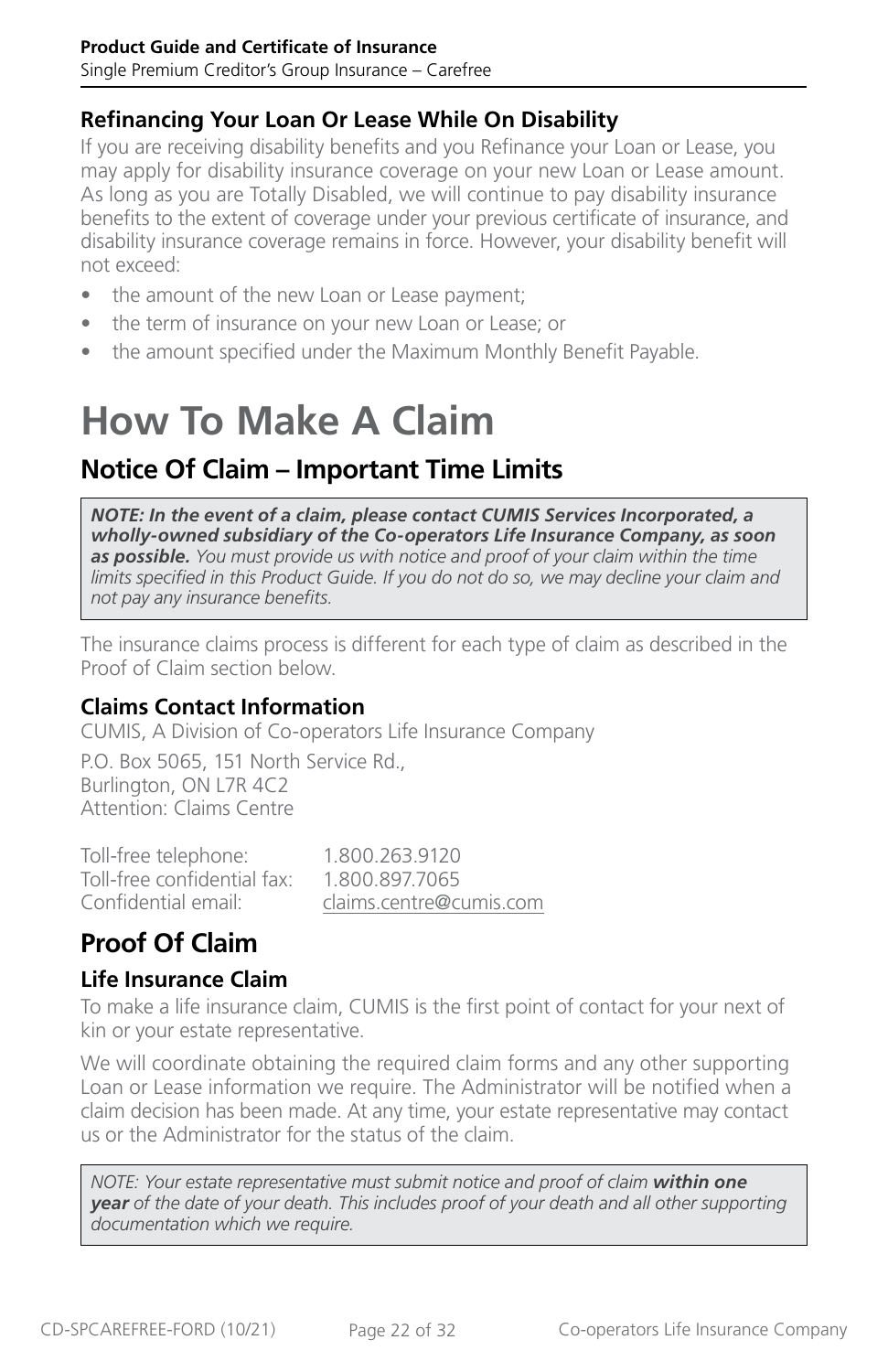#### <span id="page-22-0"></span>**Living Benefit, Accidental Dismemberment/Paraplegia, Critical Illness or Disability Insurance Claim**

To make a living benefit, accidental dismemberment/paraplegia, critical illness or disability insurance claim, contact CUMIS at 1.800.263.9120. When you make the initial call, we will start by asking you for information, so we can identify you and your Loan or Lease. The information we require to establish your entitlement to benefits may be different for each type of claim.

After your claim is submitted, we will let you know if we require additional documentation or information. We will also ask you to complete and return to us an authorization form so we may obtain information directly from your Physician(s), employer or other sources we consider appropriate.

Please note you will remain legally responsible to make your Loan or Lease payments to the Creditor throughout the course of any claim. We will notify you and the Creditor in writing if we approve or decline your claim. If we approve your claim, we will pay the benefits described in this Product Guide. If we decline your claim, we will provide you with reasons.

*NOTE: Accidental dismemberment/paraplegia claims must be reported to us within one year of the date of loss, including proof of loss and supporting documentation which we may require.*

*For living benefit, critical illness or disability insurance claims you must provide us with written notice within 30 days of the date your claim first arises (that is, the date you were Diagnosed with a terminal illness, Critical Illness or you first became Totally Disabled). You must also submit proof of your claim, in a form we consider acceptable, within 90 days of the date your claim first arises. If we do not receive notice of claim within the specified time limits, you must provide a written reasonable cause for delay within one year of the date of claim, or as set out in provincial insurance legislation.*

## **Other Important Claim Information**

#### **Appealing Your Claim**

If the insurance claim is declined and there is disagreement with our decision, a formal written request to appeal may be submitted to us. The written request to appeal must explain why there is disagreement, and supporting documentation must be provided. Upon receipt, we will review the request and advise on our decision of the appeal.

If our decision of the appeal is not satisfactory, we will provide information on the steps which can be taken to have concerns reviewed further. This may include, if desired, contacting our designated OmbudService.

**Mail:** Ombuds Office The Co-operators Group Limited 130 Macdonell Street Guelph, ON N1H 6P8

**Email:** [ombuds@cooperators.ca](mailto:ombuds%40cooperators.ca?subject=) **Phone:** 1.877.720.6733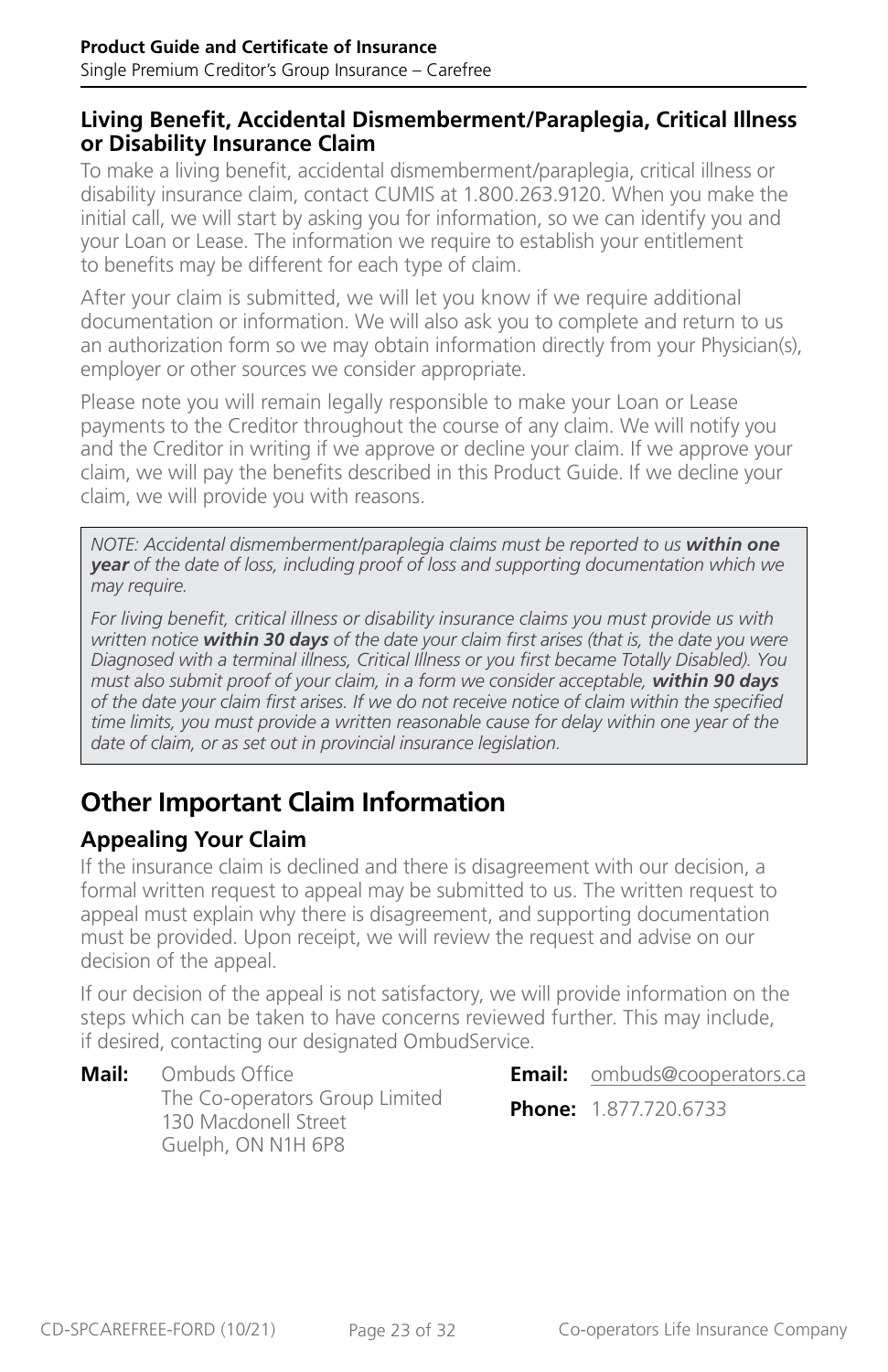<span id="page-23-0"></span>If you reside in Saskatchewan, you may also contact the Superintendent of Insurance:

| Mail: | Financial and Consumer Affairs Authority of Saskatchewan |
|-------|----------------------------------------------------------|
|       | Insurance and Real Estate Division                       |
|       | Attention: Superintendent of Insurance                   |
|       | Suite 601-1919 Saskatchewan Drive                        |
|       | Regina, SK S4P 4H2                                       |

**Email:** [fcaa@gov.sk.ca](mailto:fcaa%40gov.sk.ca?subject=)

**Phone:** 1.306.787.6700

**Fax:** 1.306.787.9006

#### **Important Time Limits For Taking Legal Action**

Provincial Insurance legislation states:

Every action or proceeding against an Insurer for the recovery of insurance money payable under the contract is absolutely barred unless commenced within the time set out in the Insurance Act, or other applicable legislation.

This means, if we decline your claim or terminate your insurance benefits, provincial laws strictly limit the time periods within which you may commence legal proceedings against us. This time period starts on the date we initially decline your claim or terminate insurance benefits.

#### **Simultaneous Claims**

#### **Life, Living Benefit, Accidental Dismemberment/Paraplegia and Critical Illness**

If more than one Insured's death, Accidental Dismemberment/Paraplegia or Diagnosis of a Critical Illness or terminal illness occurs on the same date, only one benefit will be paid based on the first Insured to claim; at which time all insurance under this Product Guide will be terminated. In no circumstances will we pay more than the Outstanding Balance on your Insured Loan/Lease; nor will the benefit payable exceed the Maximum Insurance Available (excluding insurance premium).

#### **Disability**

If more than one Insured has a Total Disability claim at the same time, under the same Insured Loan/Lease, only one benefit will be paid at a time regardless of the number of individuals insured on the Loan or Lease. The benefit paid will be limited to the Maximum Benefit Period Per Occurrence and the Maximum Monthly Benefit Payable.

#### **Rights Of Examination**

We may ask you to have a medical examination by a Physician of our choice. We will pay for this examination, but will not pay any benefits if you refuse to have the examination.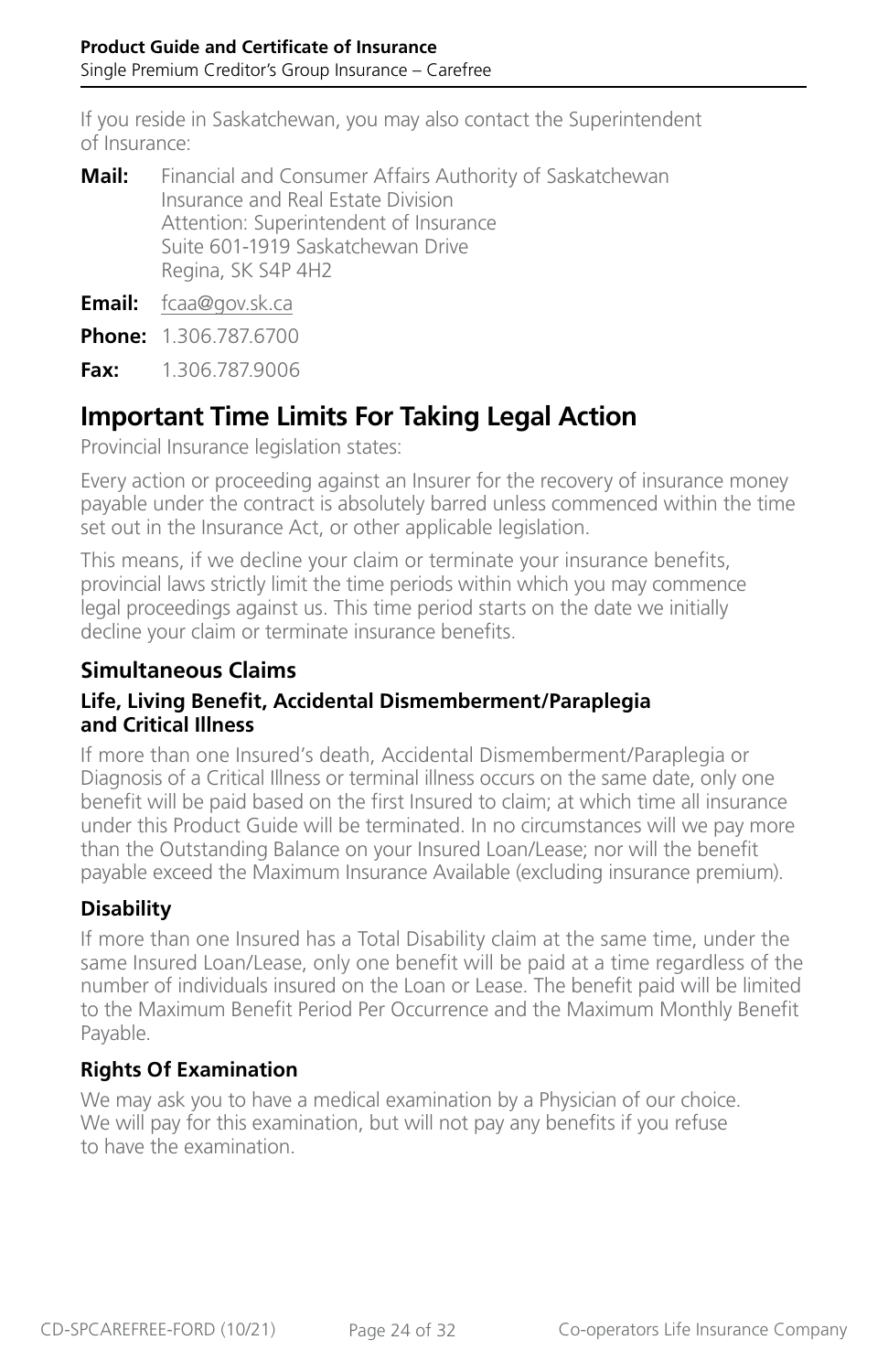## <span id="page-24-0"></span>**Additional Information About Your Insurance**

## **About Your Insurance Premium**

**Single Premium** means the one-time, lump sum, total premium for all insurance coverage(s) for which you have enrolled. The Single Premium is considered to be the cost of your insurance.

When you enrol, the "Total Single Premium" shown on your Insurance Enrolment, is the sum of all premiums, plus applicable taxes. This amount is added to your "Loan/Lease Amount to be Insured", also shown on your Insurance Enrolment.

#### **Premium Payments**

Your Single Premium and applicable taxes are shown on your Insurance Enrolment as a lump sum for each type of insurance for which you have enrolled. This amount is included in the "Amount of Insured Loan or Lease" shown on your Insurance Enrolment.

#### **Multi Insured Discount**

If more than one Insured, as shown on the Insurance Enrolment, has enrolled for the same type of insurance coverage on the Insured Loan/Lease, a discount will be applied to the Single Premium.

#### **Cancellation Of Certificate Or Policy**

We reserve the right to cancel the Group Policy. If this happens, your Group Policyholder will notify you at least 30 days before the effective date of cancellation, and we will honour all valid claims arising before that date.

#### **Currency**

All amounts payable to or by us shall be in Canadian dollars.

#### **Material Misrepresentation**

If you misrepresent information at time of claim (that is, if you provide incorrect information or fail to disclose information), which is material or important to your insurance, your insurance may be void from the beginning and treated as if never in force. In case of misrepresentation, we would decline your claim and, except for fraud, refund your Single Premium, less our applicable processing fee.

### **Misstatement Of Age**

If you misstated your age when you enrolled for insurance coverage, and as a result your correct age would have made you ineligible for Single Premium Creditor's Group Insurance coverage, the liability of Co-operators Life is limited to a refund of the Single Premium paid, and your insurance will be void as if it never existed. If this happened, we would decline your claim and refund your Single Premium, less our applicable processing fee.

If you would have been eligible for coverage based upon your correct age, we will make any adjustments to insurance benefits, premium or term that are necessary to continue coverage.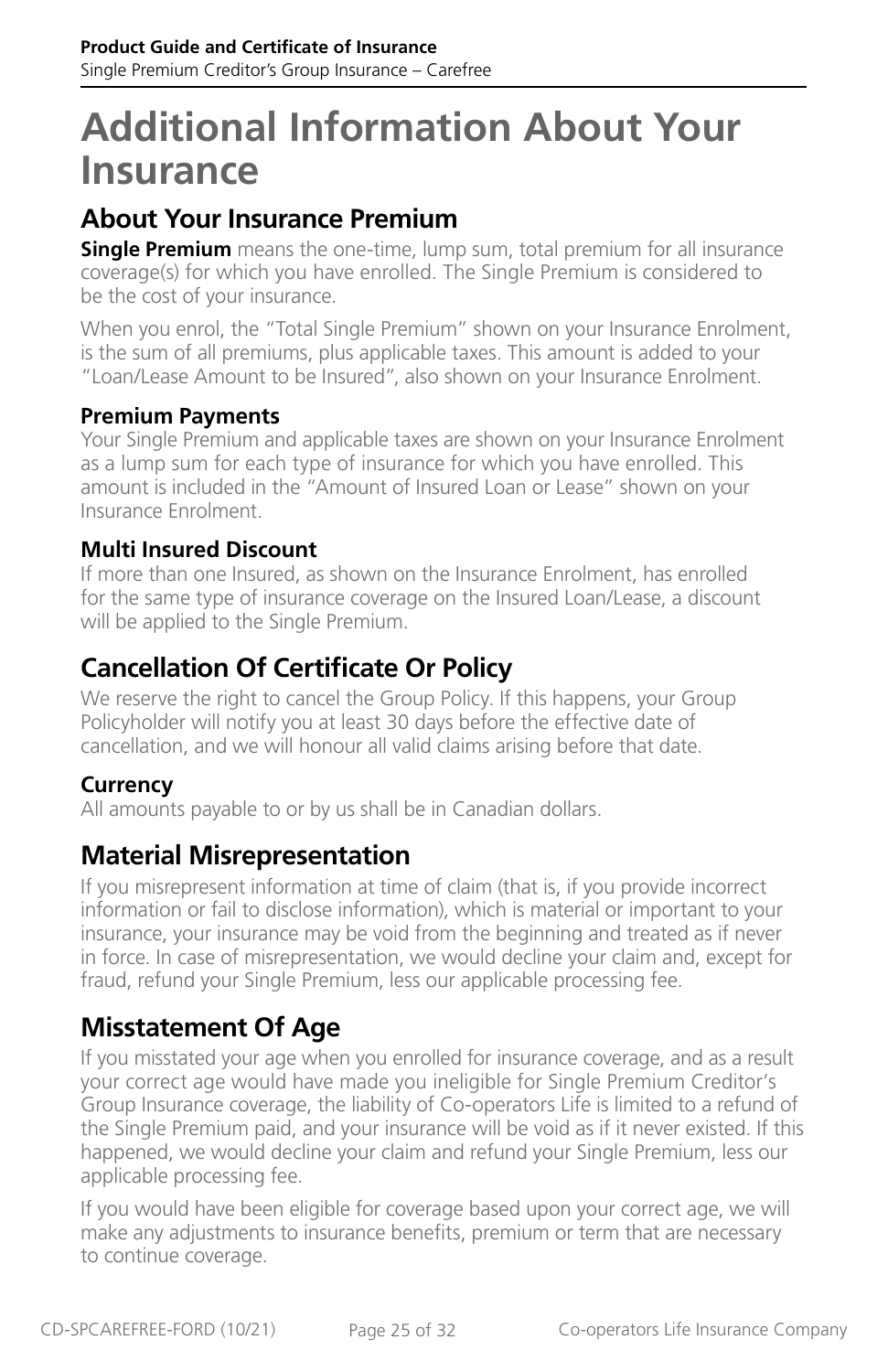### <span id="page-25-0"></span>**Conformity With Statutes**

If, on the Effective Date of Insurance, any part of this Product Guide conflicts with the statutes governing this Product Guide, the provisions of such statutes shall govern.

## **Contestability Of Coverage**

#### **Contestability Period**

If you make a claim for insurance benefits within the first two years of coverage, we will review the information you provided in your Insurance Enrolment to confirm that it is correct and complete. We will determine whether or not material misrepresentation is applicable.

Except if you misstate your age on your Insurance Enrolment, once your insurance has been in force for more than two years, we will generally only review your information if there is evidence of fraud. This two-year period is sometimes referred to as the Contestability Period and is a concept set out in the provincial insurance legislation.

## **If You Have A Complaint**

There may be times when you feel we haven't met your expectations, and we welcome the opportunity to try to make things right. If you have a concern about your claim, policy or the service you've received, there are simple steps you can take to have your voice heard. To get started, please visit our company website for further details on our complaint handling process: [https://www.cooperators.ca/en/](https://www.cooperators.ca/en/have-an-insurance-concern/compliments-concerns/life-insurance-resolution.aspx) [have-an-insurance-concern/compliments-concerns/life-insurance-resolution.aspx](https://www.cooperators.ca/en/have-an-insurance-concern/compliments-concerns/life-insurance-resolution.aspx)

## **How To Cancel Insurance Coverage**

Your insurance coverage with Co-operators Life is entirely optional and voluntary and you may cancel it at any time.

However, you should keep in mind any conditions on your Loan or Lease which may require you to obtain insurance for the security of the Group Policyholder.

To cancel your insurance, please contact the Administrator at 1.866.287.6200.

You will have 30 days beginning on the Effective Date of Insurance to review this Product Guide.

If you cancel your insurance coverage within 30 days of your Effective Date of Insurance, provided no claim has been made, you will receive a full refund of any Single Premium that you have paid, and the insurance coverage will be deemed never to have been in force.

You may also cancel this insurance any time after the 30-day review period, in accordance with this Product Guide, and a partial refund of the Single Premium will be provided.

## **Refund Of Single Premium On Cancellation**

If you request cancellation of your insurance after the 30-day review period and before the last day of the "Maximum Term of Insurance" shown on your Insurance Enrolment, we will pay a partial refund of your Single Premium to the Creditor.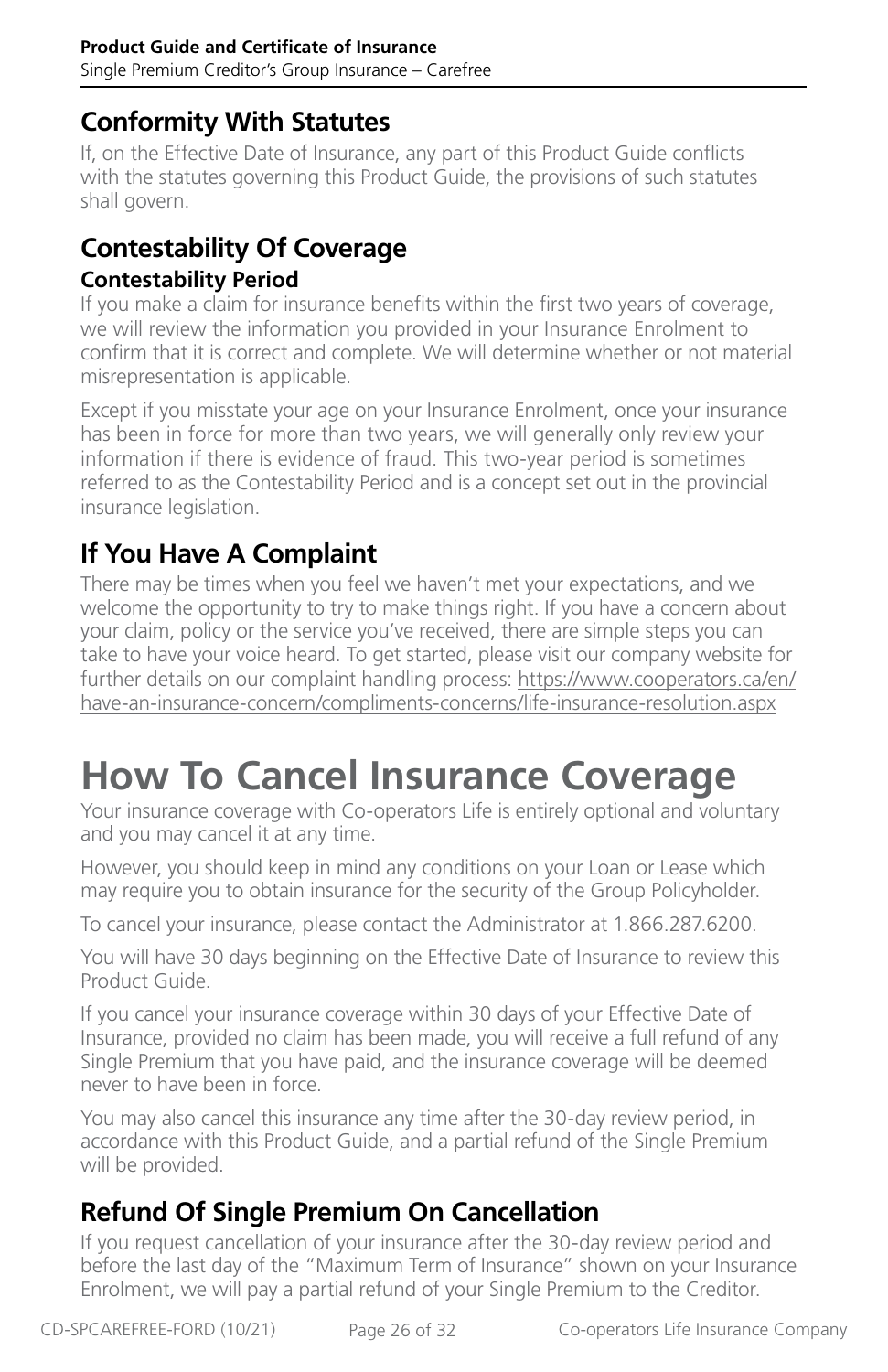If you have added the Single Premium to your Loan or Lease, the Creditor will apply your refund to reduce or pay off your Insured Loan/Lease.

Your Single Premium refund will be calculated by the Administrator in the method chosen by the Creditor. We will calculate your Single Premium refund according to that refund method as explained further below, unless a different calculation is required by law.

#### **Rule of 78 Refund Formula:**

If the refund method chosen by the Creditor is Rule of 78, then your Single Premium refund will be calculated according to the Rule of 78 Refund Formula shown below:

#### **Rule of 78 Refund Formula:**

$$
\frac{(SP-CF) * T * (T+1)}{N * (N+1)}
$$

In the formula above:

- a) "SP" is the Single Premium for your insurance coverage, less applicable taxes;
- b) "T" is the total number of months remaining in your original insurance coverage period, rounded up or down to the nearest whole month; and
- c) "N" is the total number of months in your original insurance coverage period.

#### **Pro-Rata Refund Formula:**

If the refund method chosen by the Creditor is Pro-Rata, then your Single Premium refund will be calculated according to the Pro-Rata Refund Formula shown below:

#### **Pro-Rata Refund Formula:**

$$
\frac{\mathsf{SP} \cdot \mathsf{T}}{\mathsf{N}}
$$

In the formula above:

- a) "SP" is the Single Premium for your insurance coverage, including applicable taxes;
- b) "T" is the total number of days remaining in your original insurance coverage period; and
- c) "N" is the total number of days in your original insurance coverage period.

#### **Simple Interest Refund Formula:**

If the refund method chosen by the Creditor is Simple Interest, then your Single Premium refund will be calculated according to the Simple Interest Refund Formula shown below:

### **Simple Interest Refund Formula:** (OBIL @ Time T) – (OBL @ Time T)

Where:

- a) "OBIL" is the Outstanding Balance of your Insured Loan/Lease calculated according to the credit rate specified on your Loan or Lease documentation, which rate includes the cost of the Single Premium added to your Loan or Lease;
- b) "OBL" is the amount of the Outstanding Balance of your Loan or Lease would have been if you had not purchased Single Premium insurance on your Loan or Lease calculated according to the interest rate specified on your Loan or Lease documentation, which rate does not include the cost of the Single Premium added to your Loan or Lease; and
- c) "Time T" is the effective date of cancellation of your Single Premium insurance.

If you would like to obtain a quote for the amount of your Single Premium refund, you may contact the Administrator. If the cancellation date is more than 30 days after the effective date of insurance, if applicable in your provincial jurisdiction, an administrative fee of one hundred dollars (\$100.00) will be deducted from any refund. No refund will be paid if the amount is less than ten dollars (\$10.00) or if we have rescinded your insurance coverage due to fraud.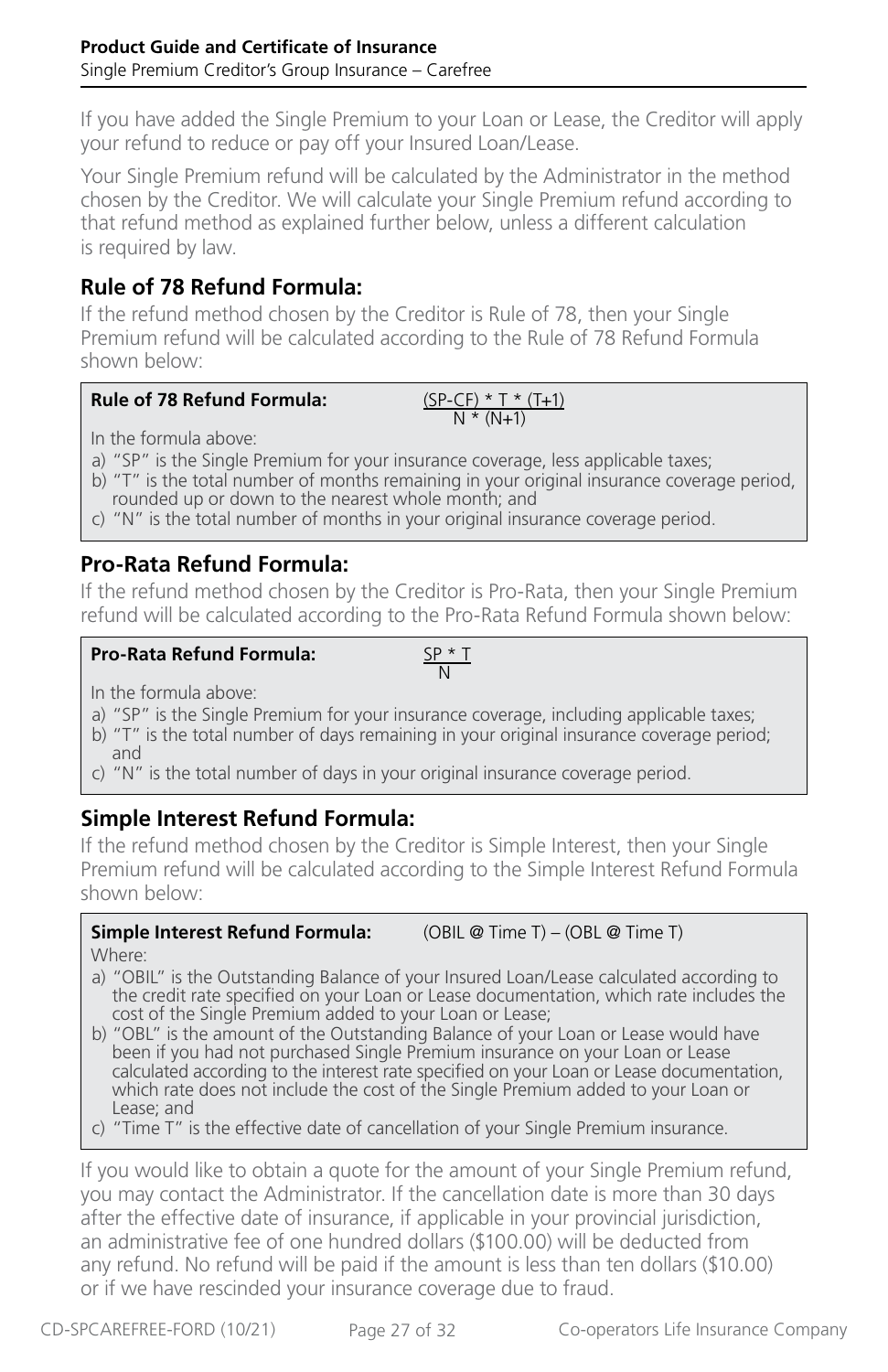## <span id="page-27-0"></span>**Definitions**

*In this Product Guide, certain words and phrases have specific meanings. These terms are explained in this section and in other places throughout this document.* 

**Accident** means a violent, external incident that is sudden, involuntary and unforeseen, causing bodily injuries directly and independently of any other cause. Accident does not include sickness, disease or any naturally occurring conditions.

**Accidental Dismemberment** has the meaning ascribed to it under section "What Is The Accidental Dismemberment/Paraplegia Insurance Benefit?".

**Accrued Interest** is the interest owing on the Outstanding Balance of your Insured Loan/Lease from the date of the last payment, as determined by the Creditor, to the date of your death, date of your Accidental Dismemberment/ Paraplegia, or the Date of Diagnosis of your Critical Illness or terminal illness, depending on the insurance benefit payable, not to exceed 180 days.

**Actively at Work** has the meaning ascribed to it under the section "What Is A Disability?".

**Activities of Daily Living** has the meaning ascribed to it under section "Terms Specific to Disability and What They Mean".

**Administrator** means LGM Financial Services Inc. or such other Administrator as we may appoint from time to time.

**Any Cancer** has the meaning ascribed to it under section "EXCLUSIONS: When Your Critical Illness Insurance Benefit Will Not Be Paid".

**Appropriate Medical Care** means you are undergoing available Medical Treatment. This includes, but is not limited to, taking pills or any prescription medication, receiving injections for any condition, and undergoing investigative medical tests for the illness, disease or bodily injury for which you have made your claim. The treatment must be effective, as determined by us, in assisting you with rehabilitation and restoration of functional capacity on a timely basis, including, but not limited to, participation in an occupational therapy program, physiotherapy, psychological or psychiatric counseling, or a pain behaviour modification program.

**Business** means a sole proprietorship, partnership, corporation or other entity operating a Business or farm that is indebted to the Group Policyholder under a Loan or Lease.

**Cancer** has the meaning ascribed to it under section "What Is A Critical Illness?".

**Concurrent Disabilities** has the meaning ascribed to it under section "What Is A Disability?".

**Covered Cancer** has the meaning ascribed to it under section "EXCLUSIONS: When Your Critical Illness Insurance Benefit Will Not Be Paid".

**Creditor** means any authorized participating automotive or recreational vehicle dealership or a financial institution to which your Loan or Lease is assigned by such dealership, as shown on your Insurance Enrolment.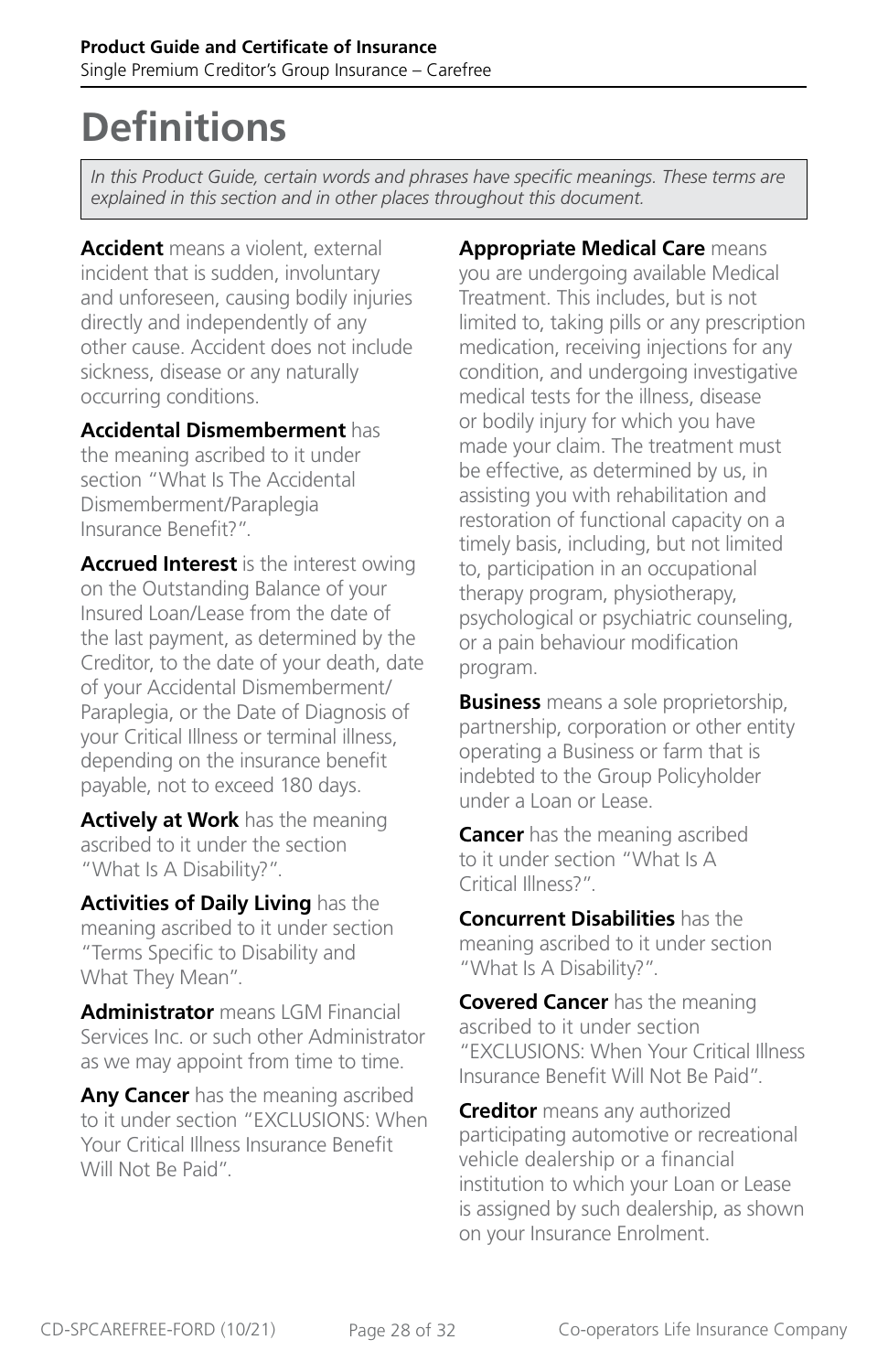**Critical Illness** has the meaning ascribed to it under section "What Is A Critical Illness?".

**Date of Diagnosis** means the date in which a final Diagnosis is made following the completion of testing and, in the presence of Cancer, the date confirmed through biopsies, in order to determine the presence and extent of a certain disease or condition.

**Diagnosis** and **Diagnosed** mean a definitive written Diagnosis of a medical condition made by a Licensed Physician qualified to make that Diagnosis.

**Disability** has the meaning ascribed to it under section "What Is A Disability?".

**Effective Date of Insurance** means the Effective Date of Insurance indicated on your Insurance Enrolment.

**Elimination Period** has the meaning ascribed to it under the section "What Is A Disability?".

**Employed** and **Employment** mean working for an employer who pays you wages or a salary. Employed does not include being Self-Employed.

**Group Policy** means the creditor's group insurance policy issued by Co-operators Life to the Group Policyholder which makes life insurance, accidental dismemberment/paraplegia insurance, critical illness insurance and disability insurance available to all eligible individuals who choose to enrol and pay the required Single Premium.

**Group Policyholder** means the Group Policyholder/Dealership specified on your Insurance Enrolment.

**Health Care Practitioner** has the meaning ascribed to it under section "Pre-Existing Condition Exclusion".

**Heart Attack** has the meaning ascribed to it under section "What Is A Critical Illness?".

**Insurance Enrolment** means the form completed and signed by you to enrol for one or more types of optional and voluntary insurance available under the Group Policy.

**Insured** means an individual, including you, who has enrolled and has met all eligibility requirements for one or more types of insurance under the Group Policy.

**Insured Loan/ Lease** means the insured amount of your Loan or Lease for which you have enrolled and for which you have paid the required Single Premium. The amount of insurance coverage on your Loan or Lease may be less than your Loan/Lease Amount Excluding Insurance.

**Lease** means the principal amount the Creditor has agreed to extend to you for a fixed term under the terms of the lease agreement between you and the Creditor, as of the Effective Date of Insurance for which you have a legal obligation to repay. It is a contract between you and the Creditor for the use of a vehicle or other equipment, subject to stated terms and limitations, for a specified period and at a specified payment.

#### **Licensed Physician** or **Physician**

means a person who is legally licensed to practice medicine by the licensing authority of the provincial jurisdiction in which he or she is practicing within the scope of his or her licensed authority.

**Loan** means a Loan granted to you by the Creditor, over a fixed term as specified in the agreement pertaining to your Loan.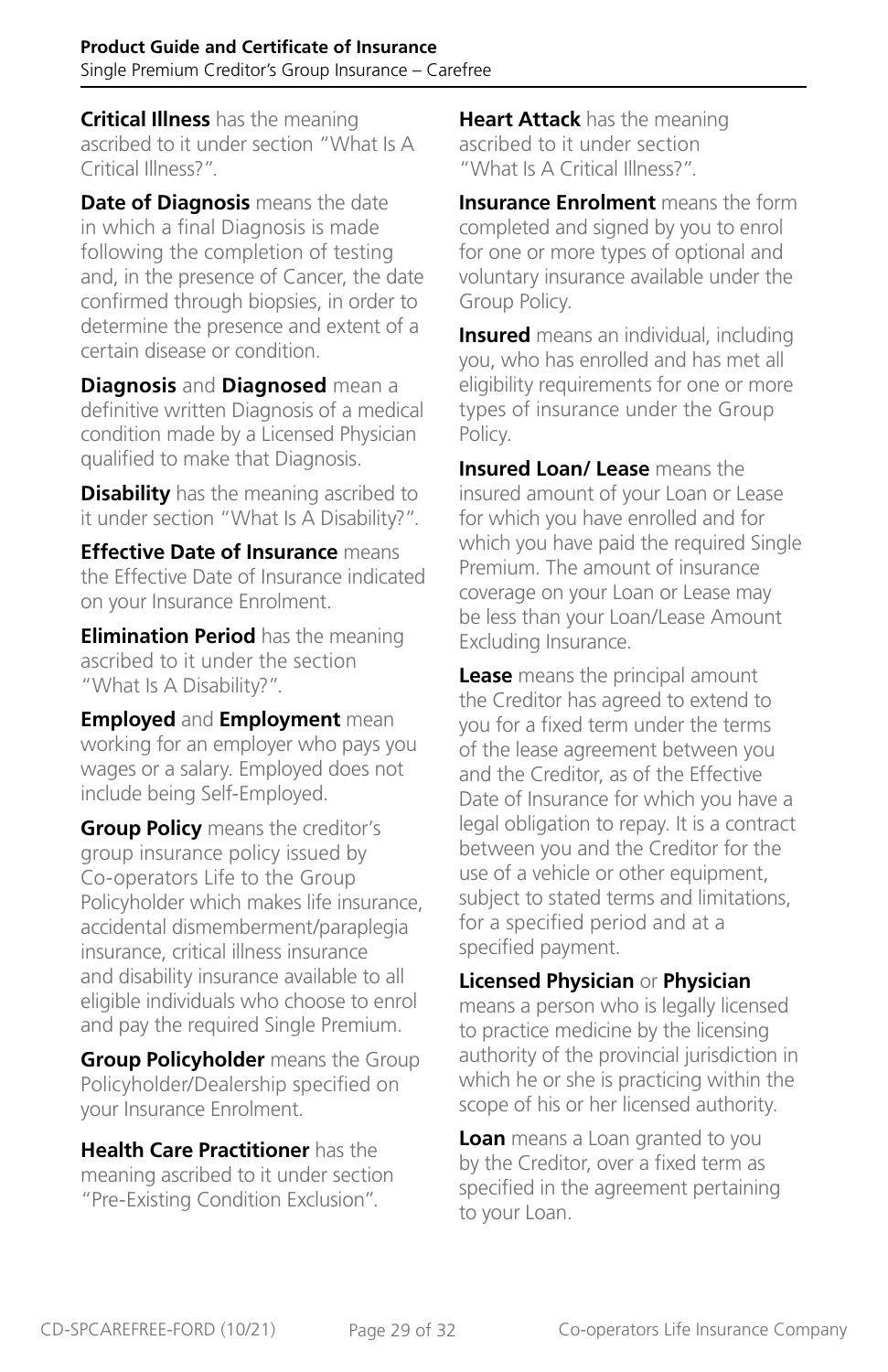**Loan/Lease Amount Excluding** 

**Insurance** means the total amount to be financed of your Loan or Lease (excluding Single Premium insurance) approved by the Creditor as of the Effective Date of Insurance shown on your Insurance Enrolment.

**Maximum Benefit Period Per Occurrence** has the meaning ascribed to it under section "Limitations On Insurance Benefits".

**Maximum Insurance Available (excluding insurance premium)** has the meaning ascribed to it under section "Limitations On Insurance Benefits".

**Maximum Monthly Benefit Payable** has the meaning ascribed to it under section "Limitations On Insurance Benefits".

**Maximum Term of Insurance** has the meaning ascribed to it under section "Limitations On Insurance Benefits".

**Medical Advice or Treatment** has the meaning ascribed to it under section "Pre-Existing Condition Exclusion".

**Non-Covered Cancer** has the meaning ascribed to it under section "EXCLUSIONS: When Your Critical Illness Insurance Benefit Will Not Be Paid".

**Outstanding Balance** means the present value of your remaining Loan payments or Lease payments (excluding the Residual/Balloon Amount) and is calculated as the lesser of:

- i) the amount determined by the Creditor that you owe on your Loan or Lease;
- ii) the Insured Loan/Lease amount; or
- iii) the Maximum Insurance Available (excluding insurance premium) shown on your Insurance Enrolment.

**Paraplegia** has the meaning ascribed to it under section "What Is The Accidental Dismemberment/Paraplegia Insurance Benefit?".

**Pre-Existing Condition** has the meaning ascribed to it under section "Pre-Existing Condition Exclusion".

**Pre-Existing Condition Exclusion Period** has the meaning ascribed to it under section "Pre-Existing Condition Exclusion".

**Principal Occupation** means the occupation from which you derived at least 75 per cent of your gross pay for the 12 month period immediately preceding the date of your Total Disability.

**Recurring Disabilities** has the meaning ascribed to it under section "What Is A Disability?".

**Refinance** has the meaning ascribed to it under section "Refinancing Your Loan or Lease".

**Residual Value/Balloon Payment** as shown on your Insurance Enrolment, means a lump sum payment due at the end of the term of your Loan or Lease. This amount is not insured with Single Premium insurance.

**Return to Work** means the date the Insured returns to work part-time, full-time or progressively, or on a temporary assignment, whether to carry out his or her normal duties, or any other duties.

**Seasonal Employee** means your occupation is solely and directly subject to specific, identifiable and predictable periods of time during each calendar year when work is unavailable due to seasonal changes in the weather or other natural, non-economic factors which limit the period of time during which you are able to perform your occupation.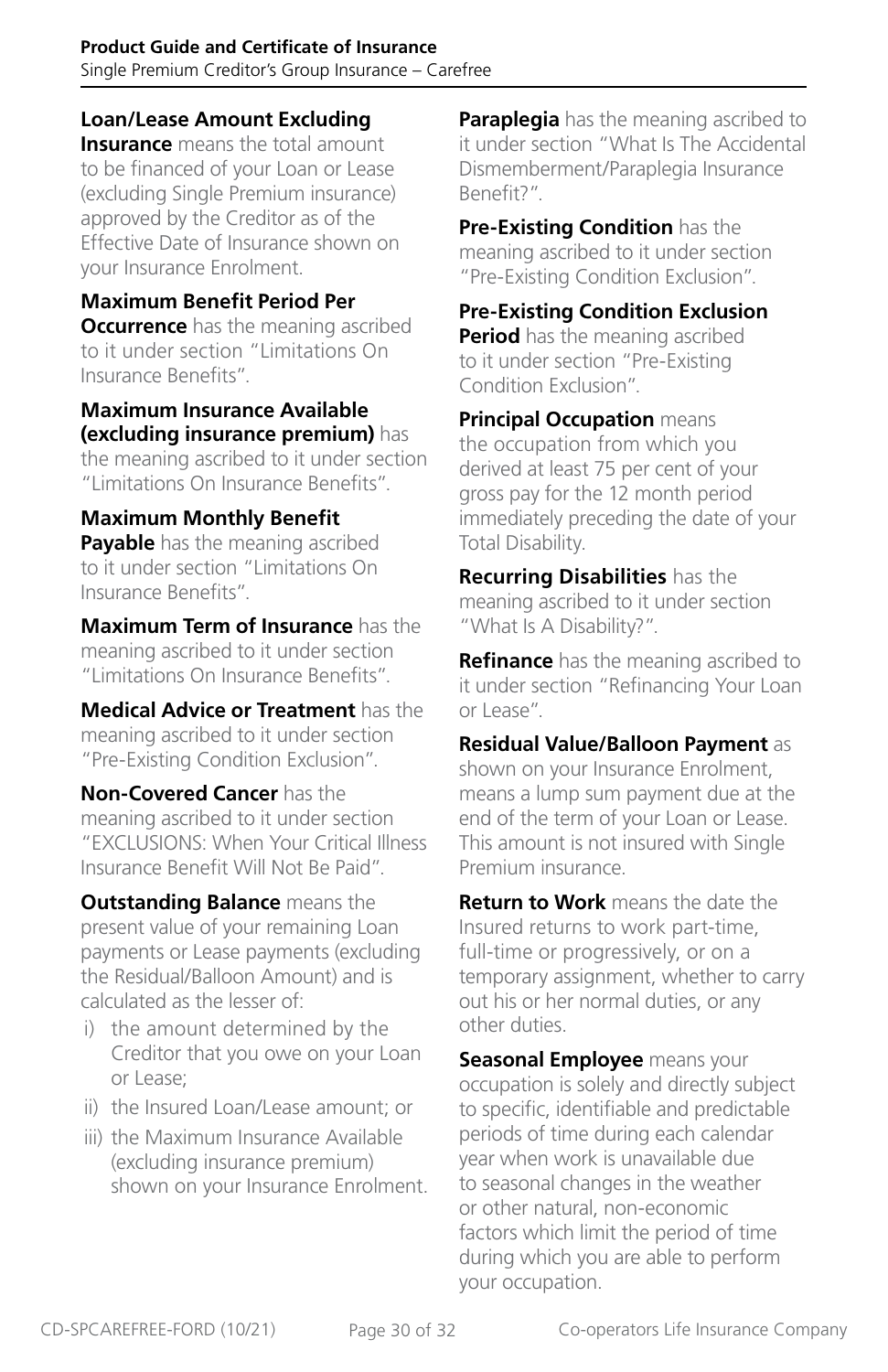**Self-Employed** means working for income derived directly from a Business you own, including a trade, occupation, profession, partnership, corporation or other entity in which you have an ownership interest of sufficient magnitude to influence, control or direct your continuing and future Employment.

**Settlement Interest** means interest on the Outstanding Balance of your Insured Loan/Lease which we will pay as part of the insurance benefit. It is calculated, at a rate and for a term as determined by us, from the date of your death, date of your Accidental Dismemberment/ Paraplegia or the Date of Diagnosis of your Critical Illness or terminal illness, depending on the insurance benefit payable, not to exceed 90 days.

**Single Premium** has the meaning ascribed to it under section "About Your Insurance Premium".

**Specialist** means a Licensed Physician who has been trained in the specific area of medicine relevant to the covered Critical Illness condition for which a benefit is being claimed and who has been certified by a specialty examining board. In the absence or unavailability of a Specialist and as approved by us, a condition may be Diagnosed by a qualified Licensed Physician practicing in Canada.

**Stroke** has the meaning ascribed to it under section "What Is A Critical Illness?".

**Suicide** has the meaning ascribed to it under "EXCLUSIONS: When Your Life Insurance Benefit Will Not Be Paid".

#### **Totally Disabled** and **Total Disability**

has the meaning ascribed to it under section "What Is A Disability?".